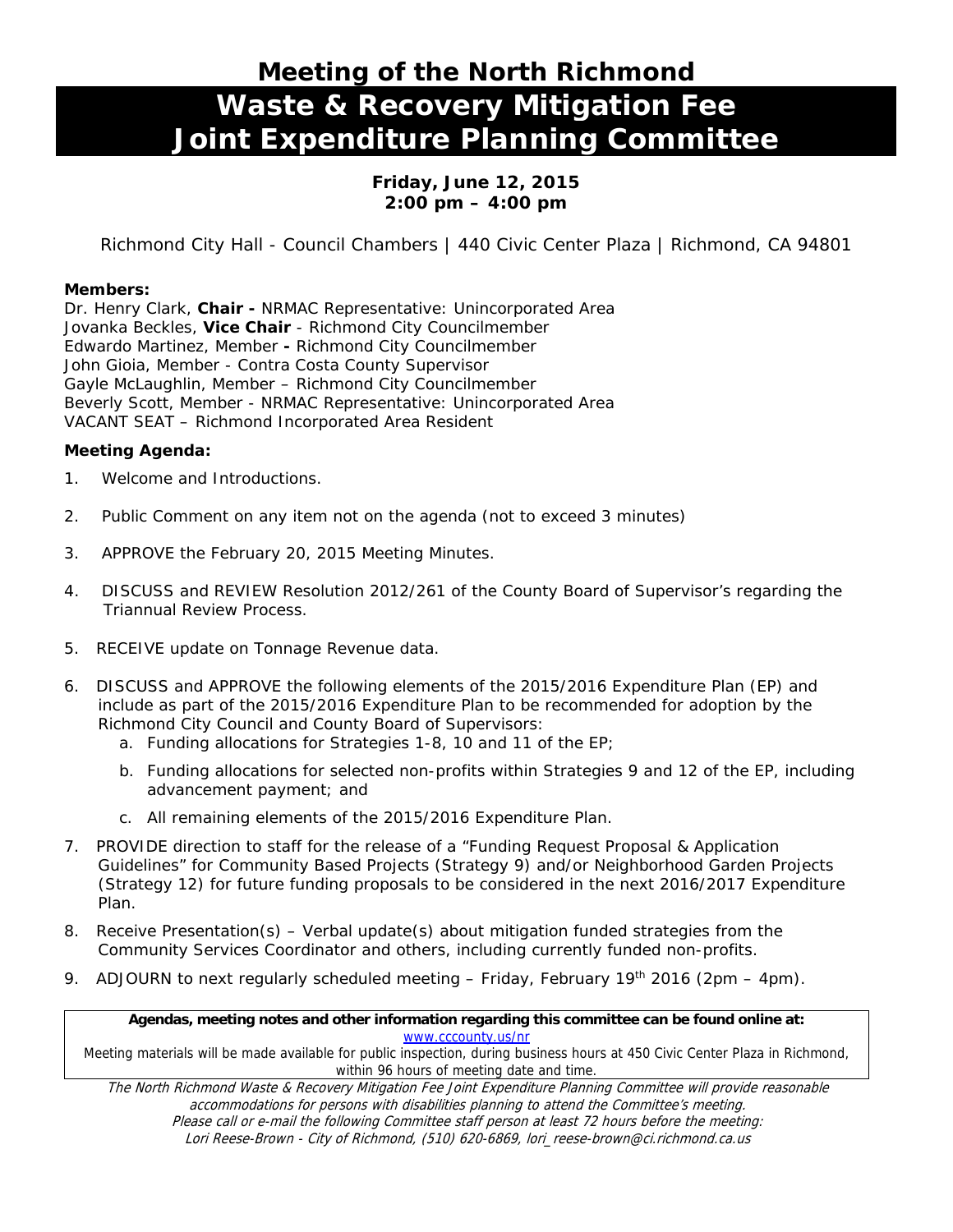#### **North Richmond Waste & Recovery Mitigation Fee Joint Expenditure Planning Committee**

## **Meeting Minutes**

Friday, February 20, 2015  $2:00 \text{ pm} - 4:00 \text{ pm}$ 

*Richmond City Hall - Council Chambers | 440 Civic Center Plaza | Richmond, CA 94801*

#### **Members Present:**

Dr. Henry Clark, **Chair -** NRMAC Representative: Unincorporated Area Edwardo Martinez, Member **-** Richmond City Councilmember Luz Gomez, Alternate Member - Contra Costa County Supervisor Gayle McLaughlin, Member – Richmond City Councilmember Beverly Scott, Member - NRMAC Representative: Unincorporated Area *(arrived at 2:17pm)* Jovanka Beckles, **Vice Chair** - Richmond City Councilmember *(arrived at 2:26pm)* 

#### **Members Absent:**

Vacant Seat – Richmond Incorporated Area Resident

#### **Meeting Agenda:**

#### **1. Welcome and Introductions.**

Committee Chair, Dr. Henry Clark called the meeting to order at 2:08pm. Beverly Scott joined the meeting at 2:17pm. Jovanka Beckles joined the meeting at 2:26pm.

#### **2. Public Comment on any item not on the agenda** *(not to exceed 3 minutes)*

Jeanie Holland (Prevention Services Coordinator) announced that CHDC is in contract with all of the non-profits previously awarded funding.

#### **3.** *APPROVE* **the May 30, 2014 Meeting Minutes.**

Upon Jovanka Beckles arrival at 2:27pm, Gomez moved to approve the minutes and was seconded by McLaughlin. Vote was approved (4 Ayes) 2 abstentions (Beverly Scott and Edwardo Martinez).

#### 4. *RECEIVE* **the following reports:**

#### **a. Committee Board Advisory Body Annual Report – 2014;**

Staff summarized reports of the Committee's actions for the previous year. Staff informed Committee members' three (3) alternate seats and a member seat for the city of Richmond resident need to be filled.

#### **b. Tonnage & Revenue Update;**

Staff provided an overview of revenue including a surplus of \$11,000 over the past six months. McLaughlin asked clarifying questions to understand the expected surplus amount. Staff predicts that after this year surplus is expected to increase to \$22,000 because of the improving economy.

#### **c. Expenditure Plan Strategy Implementation Update status reports**;

Staff informed committee members data was collected from January-December 2014. Staff analyzed the data and reported trends for strategies 1, 3, and 6. Committee members & staff discussed the reasoning behind these trends and concluded it's not more dumping, but increased feedback from community members resulting in more data and reports. McLaughlin expressed concerns about vouchers. Jeanie Holland informed the committee that voucher information is included in newsletters, distributed electronically and mailed to each household. Other committee members raised the ideas that the annual clean-up & bulky item pick-ups might be positive reasons why less vouchers are used.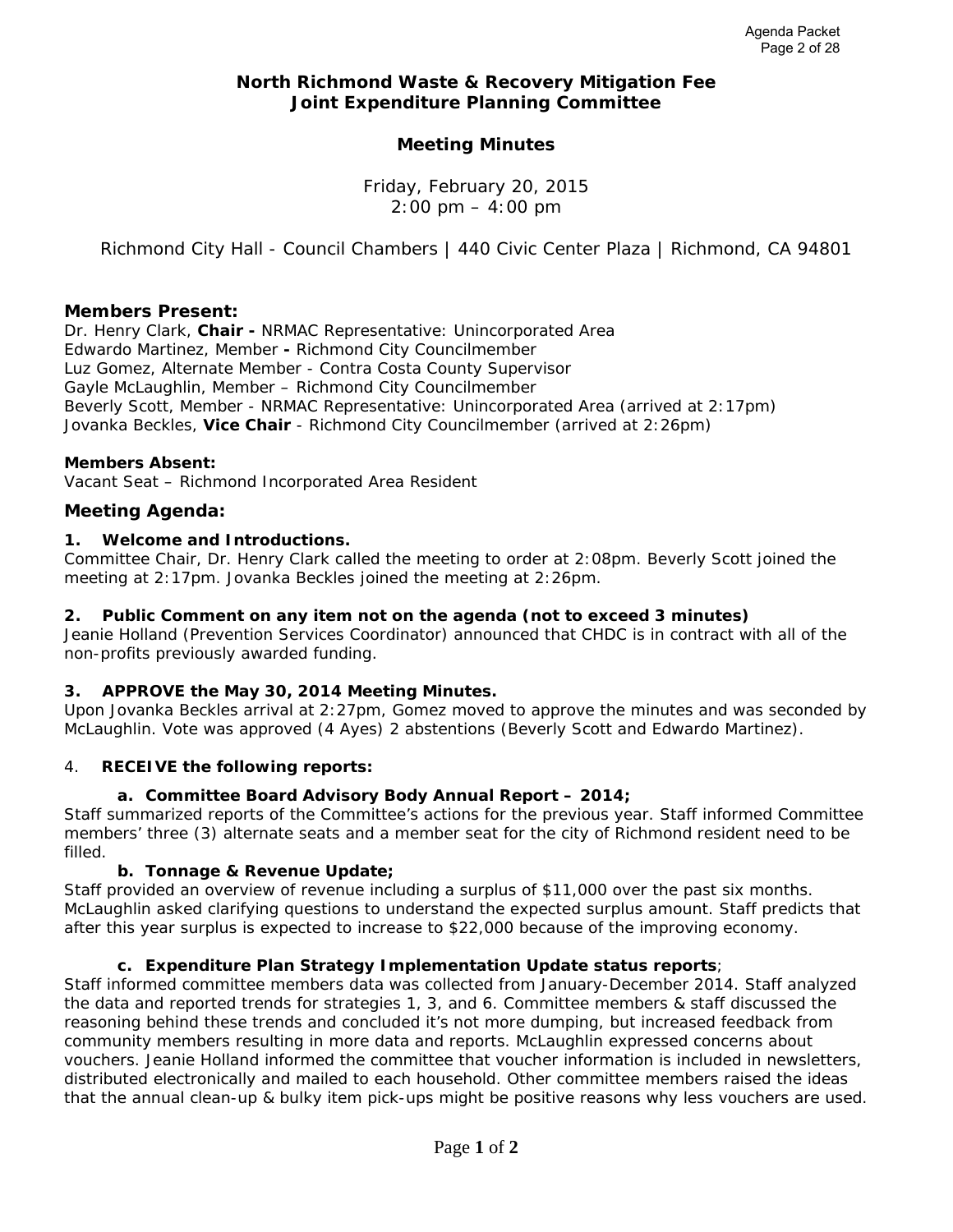## **d. Summary Close-Out of Expenditures to date – 2013/2014 Expenditure Plan**

Staff informed Committee of the prior expenditure plan and the \$81,719.70 of rollover funds allowed to be used as unobligated funds. Staff clarified available remaining funds for both strategies and community based projects. Staff informed Committee members this was from the last fiscal year and that funds would be allocated towards the 2015/2016 expenditure plan.

#### **5.** *RECEIVE Tonnage Revenue Projections data and PROVIDE* **direction to Committee Staff about the proposed development of the 2015/2016 Expenditure Plan**

Staff provided two funding allocation scenarios to move forward with and that the 2015 projected revenue is substantially higher than last year with a 13% increase compared to a usual 2-3%. Scenario 1 shows the same allocation of funding for each strategy that was given for the current Expenditure Plan (July 2014 thru June 2015). Scenario 2 is scenario 1 with a five percent increase to each strategy except Strategies 9 and 12 (Strategy 9 allocates \$100K and \$50K to Strategy 12). Staff also recommended that a Request for Proposal (RFP) not be proposed this year and that CHDC remain in contract with the current projects into the new 2015/16 Expenditure Plan. Dr. Henry Clark wanted to know how funds were estimated. Staff clarified funds were received through garbage companies' projections. Gomez advocated for conserving roll over into stable funds allocated to each strategy and that she agrees with funding the current non-profits into the next year.

Debate over cameras was discussed and where they should be place was resolved when staff informed the committee new batteries had been bought and that camera locations was up to the illegal dumping officer.

*Gomez motioned* that we postpone doing an RFP and continue funding the current projects for the next fiscal year; expedite a release of the 15/16 RFP process to sometime in the fall of 2015; that the \$100,000 for strategy 9 and \$50,000 for strategy 12 be locked in, while leaving the other strategies funds up for debate, and that funding be effective from July even though the expenditure plan was approved in September. Martinez seconded the motion. The motion was approved unanimously (6 Ayes). Staff clarified that in the May meeting committee members would allocate funds for the other remaining strategies and that an RFP discussion would be held. Gomez mentioned she would like to see pictures and hear updates about the projects in the May meeting.

#### **6.** *Receive Presentation(s)* **– Verbal update(s) about mitigation funded strategies from the Community Services Coordinator and others**

Committee members were provided updates on the Green newsletters, the youth sports programs and the North Richmond Green Team project. Reach also provided updates with their program and offered their appreciations for funding. McLaughlin education temple voiced concerns with receiving funds and staff explained that advanced payment could be made available next year for their project.

## **7.** *ADJOURN* **to next regularly scheduled meeting – Friday, May 29th 2015 (2pm – 5pm)**

Committee Chair, Dr. Henry Clark adjourned the meeting at 3:51pm.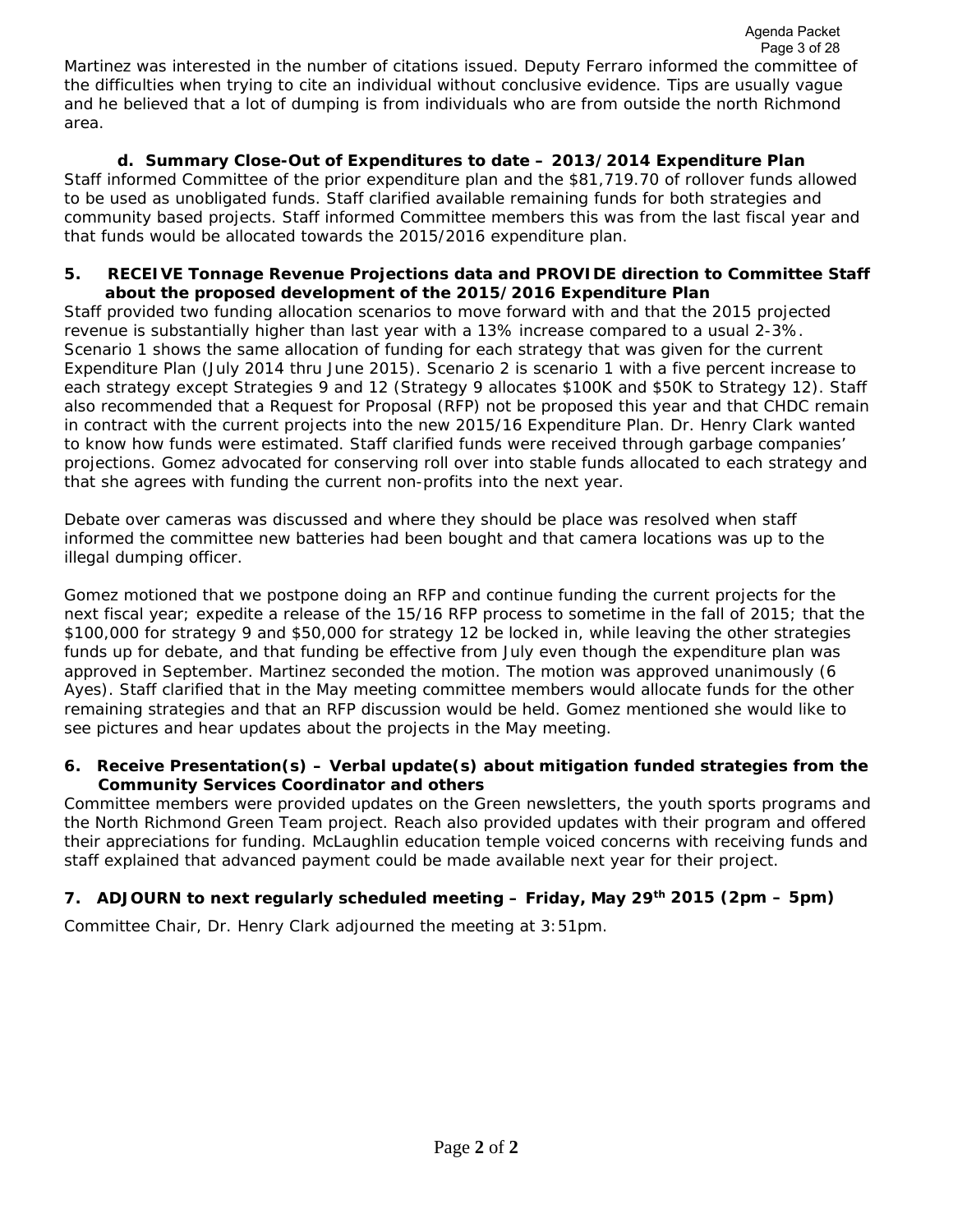198

#### THE BOARD OF SUPERVISORS OF CONTRA COSTA COUNTY, CALIFORNIA and for Special Districts, Agencies and Authorities Governed by the Board

Adopted this Resolution on 86/26/2012 by the following vote:





#### ESTABLISHING A TRIENNIAL REVIEW PROCESS FOR THE EVALUATION OF CERTAIN COUNTY BOARDS, **COMMITTEES AND COMMISSIONS**

#### 1. Sunset Reviews:

Sunset Review dates shall be applied to all bodies which are formed by the Board of Supervisors by federal or state mandate, County Ordinance, Joint Powers Agreement, Regulatory Code, Board Order, or Board Resolution.

#### 2. Exceptions:

Those bodies, such as Task Forces, where a discontinuance date is included in the establishing authority, and this date is within four (4) calendar years of the establishment of such a body, shall not be subject to sumset review under this policy.

#### 3. Schedule of Sunset Reviews:

Each fiscal year, the Clerk of the Board shall schedule one third of the active bodies for review. Bodies established at the discretion of the Board of Supervisors shall be prioritized for review.

#### 4. Sunset Review Process:

a. The Clerk of the Board shall notify bodies scheduled for review by July 1 that they are subject to Sunset Review. Staff and body Chairs will both be notified.

b. The body shall, by Docember 1 of that same year, review establishing ordinance, policy, or resolution as scheduled; develop recommendations for continuance, deletion or revisions, and provide a written report (not to exceed 3 pages) to the Clerk of the Board of Supervisors.

c. This report shall include:

i. An evaluation of the body's level of involvement in County programs relative to the duties and responsibilities defined in their establishing authority;

ff. Actions accomplished or completed on issues assigned to the body by the Board of Supervisors, and/or status of goals set by the body;

iii. The justification for continuance (if recommended), with appropriate goals and timetables for the term of continuance;

iv. Citation of the appropriate government codes mandating the body and its activities (where applicable).

v. A recommendation from the staff of the body (where applicable) regarding revisions and statement of body's effectiveness.

vi. A recommendation from the Department Head regarding continuance or deletion of body.

d. The County Administrator's Office staff with oversight responsibility for the Department under which the body operates will provide a budget analysis of the County cost and the benefit to the County of the body.

e. The Clerk of the Board will package all body, Department, and CAO responses and provide copies to each member of the Board of Supervisors' Internal Operations Committee and the County Administrator.

f. The County Administrator will review body responses, receive input from appropriate departments and agencies, and schedule CAO recommended changes for IO Committee consideration. The IO Committee recommendations for the Board of Supervisors will be provided before or during the next scheduled budget deliberations

Centert: Tiensthy Ruell, 925-335-1836

**CC** 

**ATTESTED** . 25.2812 a tije Geoffe synkernen.<br>It Hall Littler Devil 1 Toll k 4. r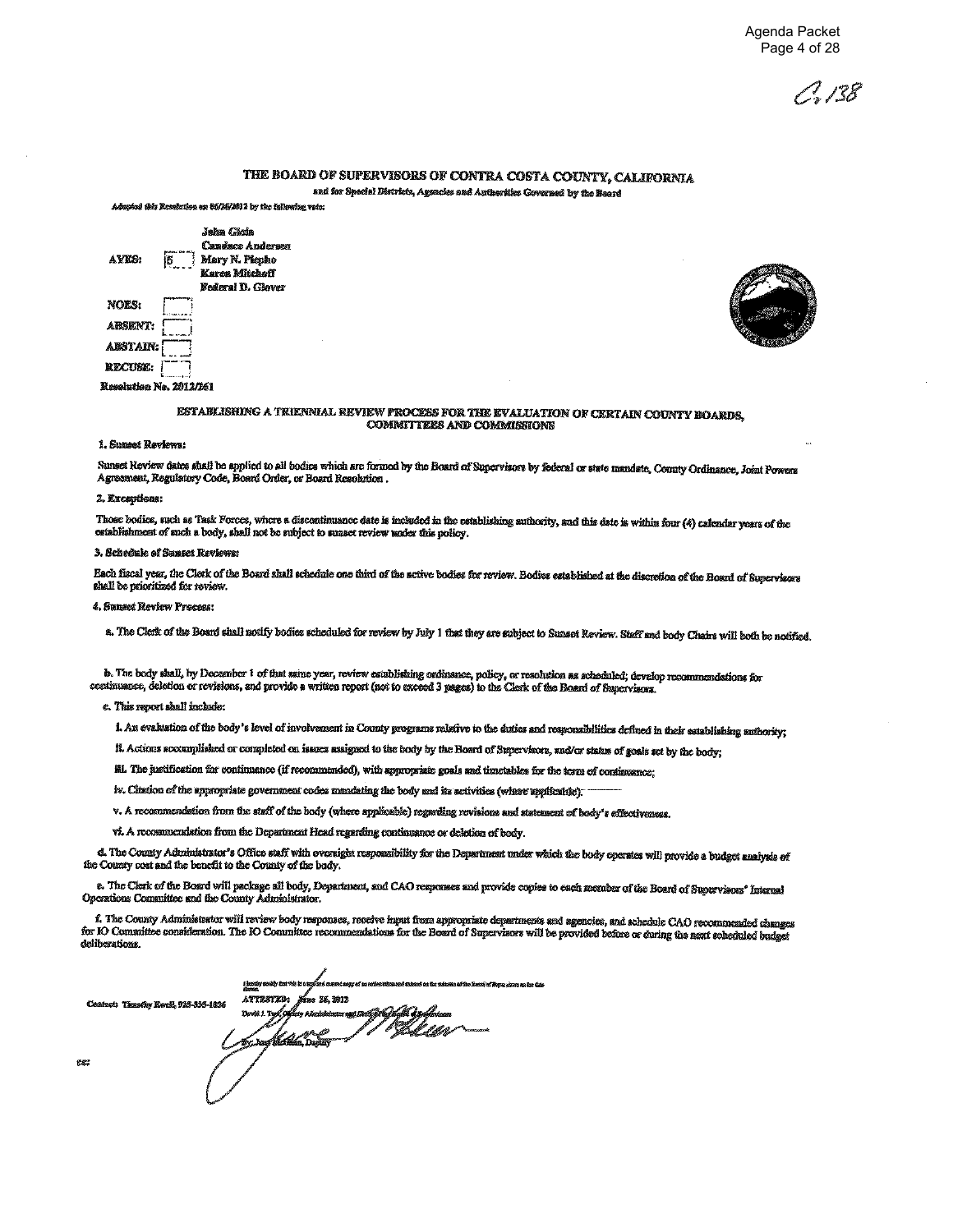#### THE BOARD OF SUPERVISORS OF CONTRA COSTA COUNTY, CALIFORNIA

and for Special Districts, Agencies and Authorities Governed by the Board Adopted this Resolution on 06/26/2012 by the following vote:

| AVES:           |  |
|-----------------|--|
| NOES:           |  |
| <b>ARSENT:</b>  |  |
| <b>ARSTAIN:</b> |  |
| <b>RECUSE:</b>  |  |

Resolution No. 2012/261



#### ESTABLISHING A TRIENNIAL REVIEW PROCESS FOR THE EVALUATION OF CERTAIN COUNTY BOARDS. **COMMITTEES AND COMMISSIONS**

#### 1. Sunset Reviews:

Sunset Review dates shall be applied to all bodies which are formed by the Board of Supervisors by federal or state mandate, County Ordinance, Joint Powers Agreement, Regulatory Code, Board Order, or Board Resolution.

#### 2. Exceptions:

Those bodies, such as Task Forces, where a discontinuance date is included in the establishing authority, and this date is within four (4) calendar years of the establishment of such a body, shall not be subject to sunset review under this policy.

#### 3. Schedule of Sunset Reviews:

Each fiscal year, the Clerk of the Board shall schedule one third of the active bodies for review. Bodies established at the discretion of the Board of Supervisors shall be prioritized for review.

#### 4. Sunset Review Process:

a. The Clerk of the Board shall notify bodies scheduled for review by July 1 that they are subject to Sunset Review. Staff and body Chairs will both be notified.

b. The body shall, by December 1 of that same year, review establishing ordinance, policy, or resolution as scheduled; develop recommendations for continuance, deletion or revisions, and provide a written report (not to exceed 3 pages) to the Clerk of the Board of Supervisors.

#### c. This report shall include:

i. An evaluation of the body's level of involvement in County programs relative to the duties and responsibilities defined in their establishing authority:

ii. Actions accomplished or completed on issues assigned to the body by the Board of Supervisors, and/or status of goals set by the body;

iii. The justification for continuance (if recommended), with appropriate goals and timetables for the term of continuance;

iv. Citation of the appropriate government codes mandating the body and its activities (where applicable).

v. A recommendation from the staff of the body (where applicable) regarding revisions and statement of body's effectiveness.

vi. A recommendation from the Department Head regarding continuance or deletion of body.

d. The County Administrator's Office staff with oversight responsibility for the Department under which the body operates will provide a budget analysis of the County cost and the benefit to the County of the body.

e. The Clerk of the Board will package all body, Department, and CAO responses and provide copies to each member of the Board of Supervisors' Internal Operations Committee and the County Administrator.

f. The County Administrator will review body responses, receive input from appropriate departments and agencies, and schedule CAO recommended changes for IO Committee consideration. The IO Committee recommendations for the Board of Supervisors will be provided before or during the next scheduled budget deliberations.

I hereby certify that this is a tree and correct copy of an action taken and centered on the painties of the Board of Sepervisors on the date

ATTESTED: June 26, 2012 Contact: Timothy Ewell, 925-335-1036

David J. Twa, County Administrator and Clerk of the Board of Supervisors

By: Deputy

ce: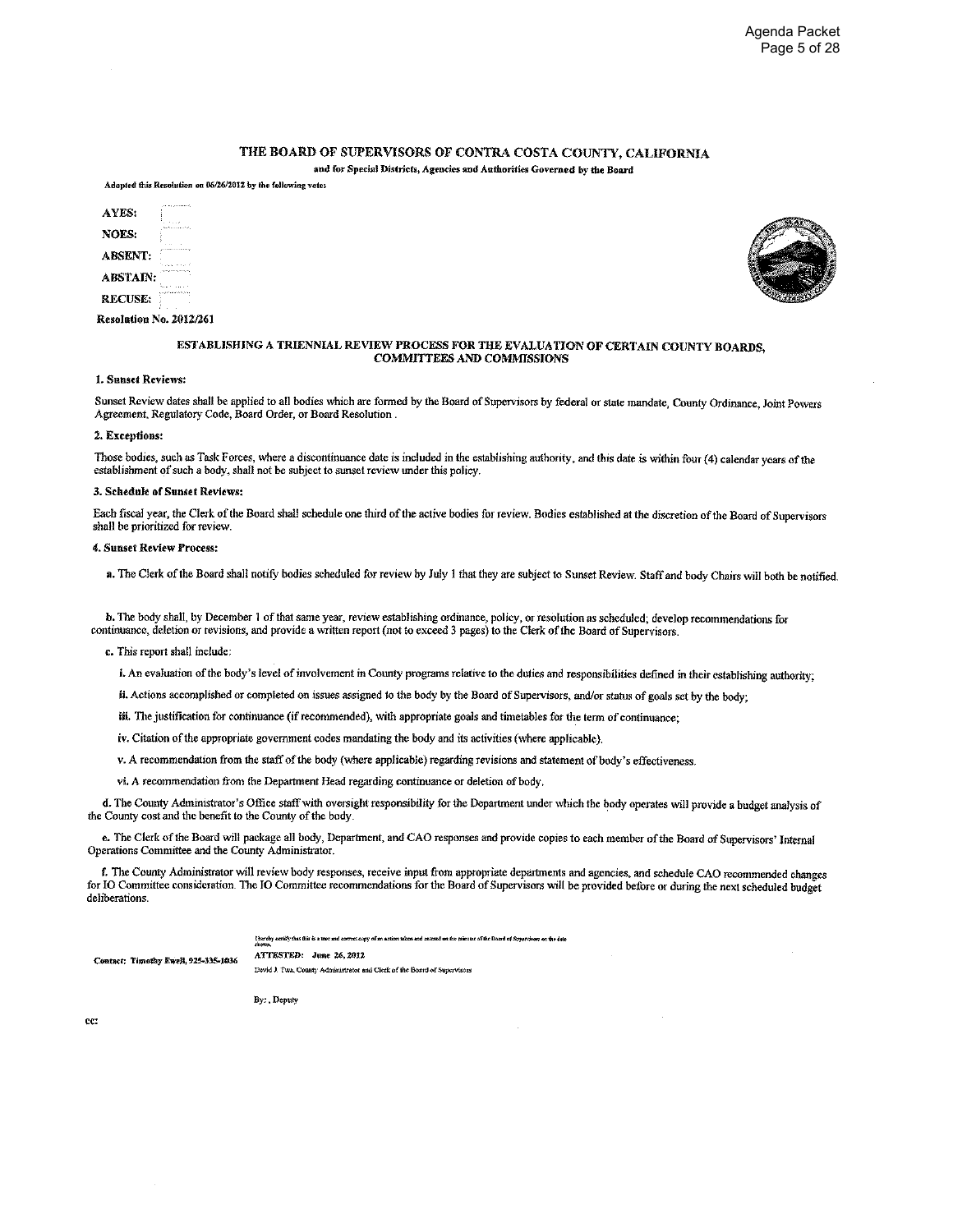# **North Richmond Waste & Recovery Mitigation Fee Payment s**

| <b>Date Received</b>                 | <b>Time Period</b> |                 | <b>Amount Received</b> | <b>Processible Tons</b> | <b>Solid Waste Tons</b> |
|--------------------------------------|--------------------|-----------------|------------------------|-------------------------|-------------------------|
| 8/25/2014                            | Jul-14             | \$              | 51,212.23              | 5,906                   | 13,176                  |
| 9/22/2014                            | Aug-14             | \$              | 49,931.88              | 5,576                   | 12,895                  |
| 10/29/2014                           | Sep-14             | \$              | 50,597.79              | 5,534                   | 13,098                  |
| 12/2/2014                            | $Oct-14$           | \$              | 50,093.62              | 5,949                   | 12,842                  |
| 12/29/2014                           | <b>Nov-14</b>      | \$              | 44,169.21              | 5,569                   | 11,236                  |
| 2/1/2015                             | $Dec-15$           | \$              | 55,563.27              | 7,586                   | 13,979                  |
| 3/3/2015                             | $Jan-15$           | $\overline{\$}$ | 51,502.93              | 6,077                   | 12,793                  |
| 3/30/2015                            | Feb-15             | \$              | 47,643.50              | 6,558                   | 11,582                  |
| 4/29/2015                            | Mar-15             | \$              | 55,168.88              | 9,932                   | 12,783                  |
|                                      |                    |                 |                        |                         |                         |
|                                      |                    |                 |                        |                         |                         |
| Total - Actual YTD (FY 2014/15)      |                    | \$              | 455,883.31             | 58,685                  | 114,384                 |
| Total - July thru Dec 2014 Projected |                    | \$              | 284,882.10             |                         |                         |
| <b>Monthly Average - Actual</b>      |                    | \$              | 50,653.70              | 6,521                   | 12,709                  |
| Total - Projected (FY 2014/15)       |                    | \$              | 569,764.20             | 74,240                  | 144,300                 |
| <b>Monthly Average - Projected</b>   |                    | \$              | 47,480.35              | 6,187                   | 12,025                  |

| <b>Total Actual Revenue</b><br><b>Surplus/(Shortfall) To-Date (YTD)</b> | 12.693.40 |  |
|-------------------------------------------------------------------------|-----------|--|
| <b>Actual Monthly Average Surplus</b><br>(YTD)                          | 3.173.35  |  |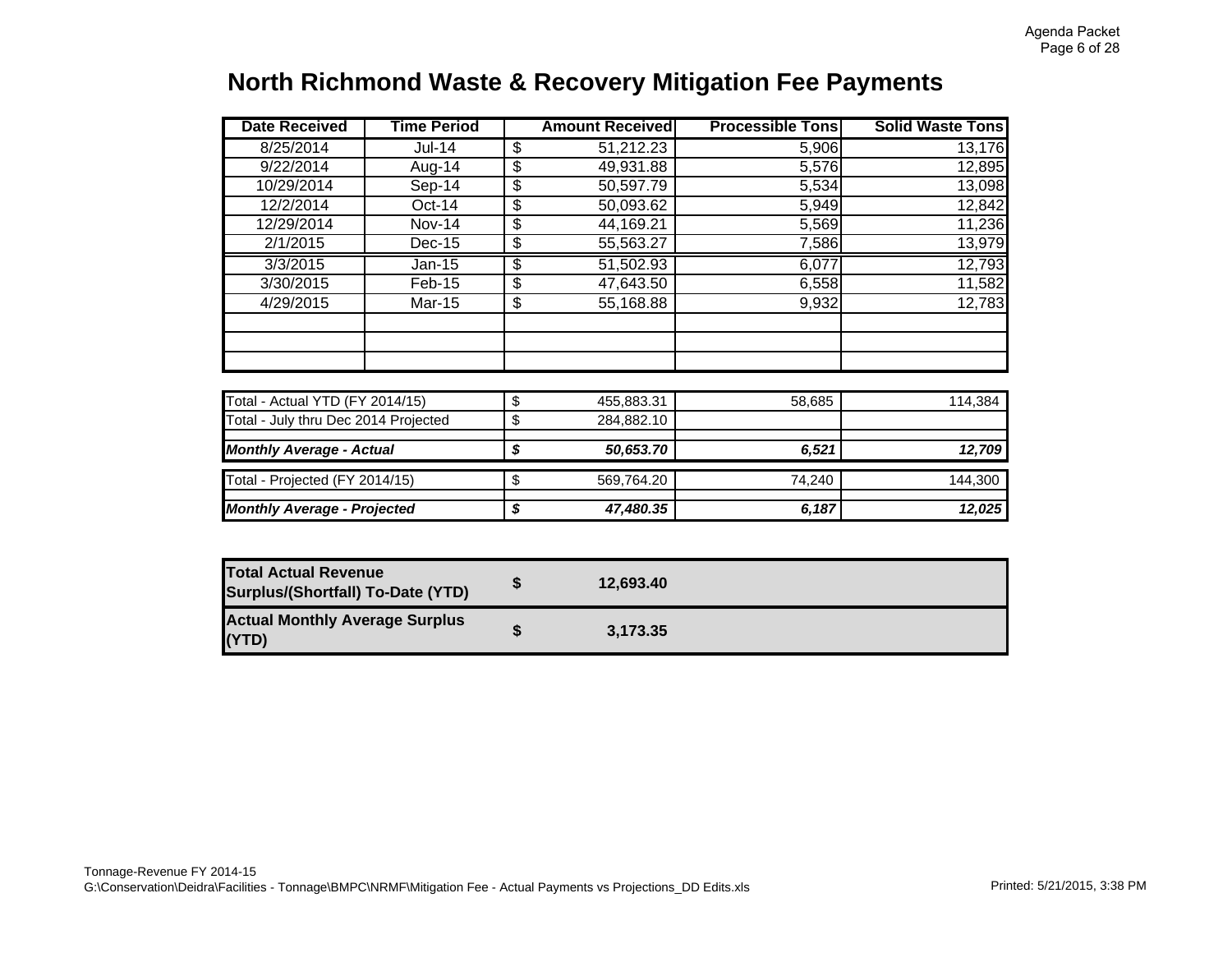# **North Richmond Waste and Recovery Mitigation Fee 2015-2016 Expenditure Plan Budget Worksheet Allocation Scenarios for Discussion**

| #              | <b>Strategy</b>                                                   | Scenario 1 <sup>a</sup>                | Scenario 2 <sup>b</sup>                | <b>TBD by</b><br><b>Committee</b> |
|----------------|-------------------------------------------------------------------|----------------------------------------|----------------------------------------|-----------------------------------|
| 1              | Bulky Item Pick-ups & Disposal Vouchers                           | 1,500.00<br>\$                         | $\overline{\mathbb{S}}$<br>1,575.00    |                                   |
| 2              | Neighborhood Clean-ups                                            | 10,000.00<br>\$                        | 10,500.00<br>$\mathbf{S}$              |                                   |
| 3              | <b>Prevention Services Coordinator</b>                            | 29,400.00<br>\$                        | 30,870.00<br>$\mathbb{S}$              |                                   |
| 4              | Right-of-Way Pick-up & Tagging Abatement                          | 17,000.00<br>\$                        | 17,850.00<br>$\boldsymbol{\mathsf{s}}$ |                                   |
| 5              | Code Enforcement - County                                         | 92,568.00<br>\$                        | $\overline{\mathbb{S}}$<br>97,196.40   |                                   |
| 6              | <b>Illegal Dumping Law Enforcement</b>                            | \$177,187.50                           | \$186,046.88                           |                                   |
| $\overline{7}$ | <b>Surveillance Cameras</b>                                       | 2,700.00<br>\$                         | 2,835.00<br>$\mathbf{\$}$              |                                   |
| 8              | <b>Community Services Coordinator</b>                             | \$<br>60,245.85                        | 63,258.14<br>$\mathbf{\$}$             |                                   |
| 9              | <b>Community-Based Projects</b>                                   | 93,899.22<br>$\boldsymbol{\$}$         | 100,000.00                             |                                   |
| 10             | North Richmond Green Community Service Programs                   | 39,133.33<br>\$                        | 41,090.00<br>$\mathbf{\$}$             |                                   |
| 11             | North Richmond Green Campaign                                     | 10,000.00<br>\$                        | 10,500.00<br>$\overline{\mathbb{S}}$   |                                   |
| 12             | Neighborhood Community Garden Project(s)                          | \$<br>40,000.00                        | 50,000.00                              |                                   |
| X              | <b>Committee Administration/Staffing</b>                          | $\overline{\mathbb{S}}$<br>58,228.78   | 61,140.22<br>$\mathbf{\$}$             |                                   |
| 8%             | Contingency (Reserve for Revenue Shortfall)                       | 20,000.00<br>$\boldsymbol{\mathsf{s}}$ | $\overline{\mathbb{S}}$<br>57,851.07   |                                   |
|                | Total of 2015/2016 Allocations                                    | 651,862.68<br>\$                       | 730,712.70<br>\$                       | S                                 |
|                | <b>Total 2015-16 Projected Revenue</b>                            | \$648,993.00                           | \$648,993.00                           | 648,993.00<br>\$                  |
|                | 2013-14 Unobligated Funds Available for 2015-16 EP $^{\,1}$       | 81,719.70<br>\$                        | \$81,719.70                            | 81,719.70<br>\$                   |
|                | Total to be allocated in 2015-16 EP Budget                        | 730,712.70                             | 730,712.70<br>\$                       | 730,712.70<br>\$                  |
|                | <b>Additional Funds Available</b>                                 | \$78,850.02                            | \$<br>(0.00)                           |                                   |
|                | 2014-15 EP Obligated Funds - Projects Not Finalized $^{\text{2}}$ | 171,944.64<br>\$                       | 171,944.64<br>\$                       | 171,944.64<br>\$                  |
|                | Total to be included in 2015/16 EP                                |                                        |                                        | 902,657.34<br>\$                  |

*a Scenario 1 - Amounts shown in this scenario reflect what was allocated in the 2014/15 Expenditure Plan budget (current fiscal year budget). With no change to this budget, an additional \$78,850.02 would be available to allocate to various strategies.* 

*b Scenario 2 - Includes a 5% increase to all strategies except three (3) strategies.* Two (2) of the three (3) strategies specified in **red (bold)** were recommended for approval by Committee on 02/20/2015 (Strategies 9 and 12).The Contingency line item is increased from \$20,000 to \$57,851.07, due to an unusual substantial increase in the projected revenue for the 2015/2016 Expenditure Plan. This increase is suggested in order to make sure there is adequate funding to comply with County Auditor requirements to address shortfalls in projected vs. actual revenue.

*<sup>1</sup> Total amount not spent in the 2013/14 Expenditure Plan available as roll-over funds to be used and budgeted into the 2015- 16 Expenditure Plan budget. Dollar figure shown was reviewed and accepted by the Committee at their last meeting in February 2015.* 

*2 Amount shown is the total amount of funds obligated under current or past contracts that have not been spent/invoiced for Community Based Projects (Strategy 9) and Neighborhood Community Garden Projects (Strategy 12) from the previous 2013/14 and current 2014/15 Expenditure Plan(s). This amount includes \$135,136.09 from Strategy 9 (See attachment 3 in Draft 2015/16 EP for details) and \$36,808 from Strategy 12 (See attachment 5 in the Draft 2015/16 EP for details) from the current 2014/15 EP for funds not expected to be spent by the end of the 2014/15 EP cycle.*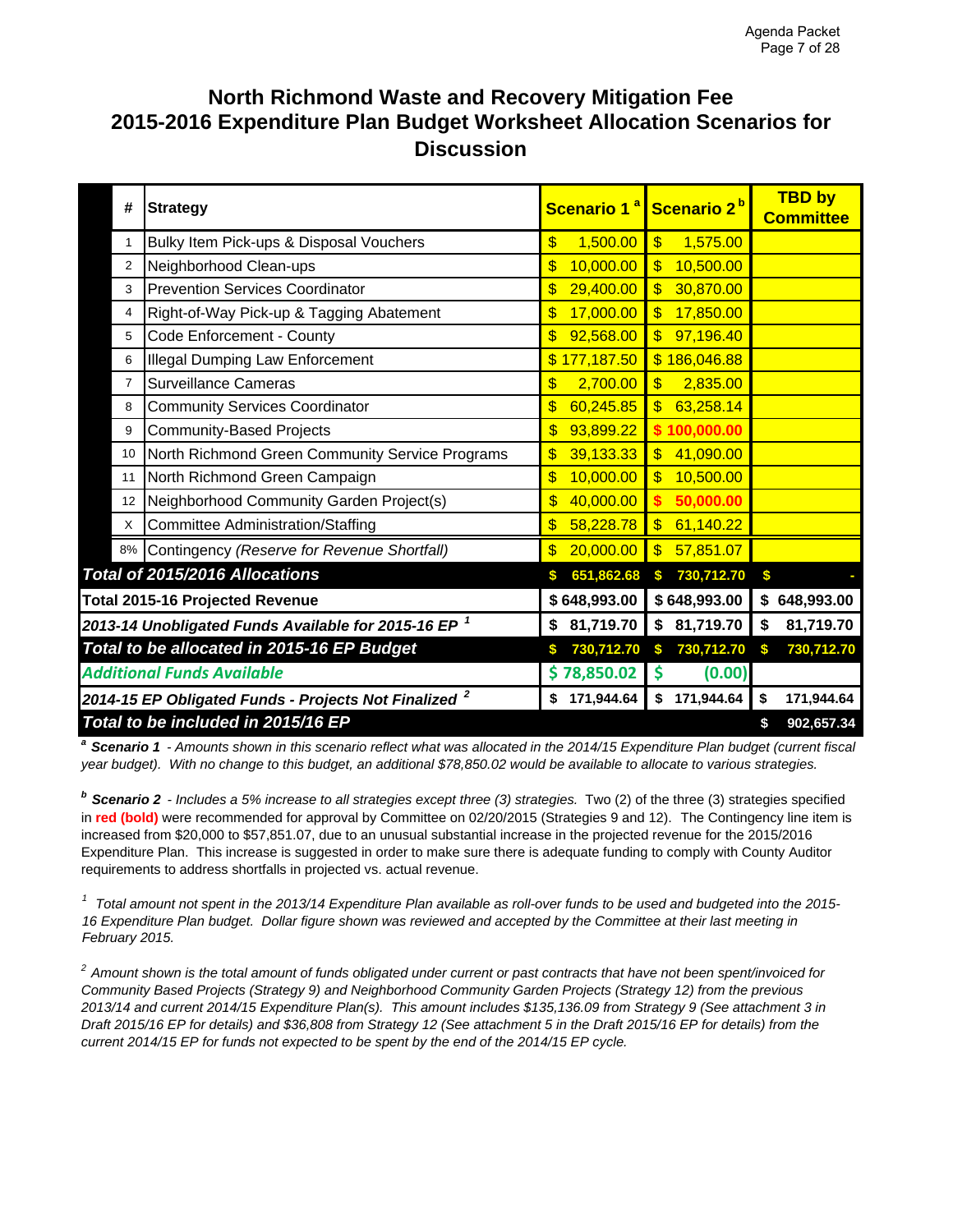# **Attachment 2 - Community Based Projects Table (Strategy 9)**

Agenda Packet Page 8 of 28

#### *2015/2016 Expenditure Plan Funding Allocations for Projects recommended for City/County approval by the North Richmond Mitigation Fee Committee*

In February 2015, the NRMF Committee recommended an allocation of \$100,000 for 2015/16 Community Based Projects . These funds were recommended for allocation to the same projects that were allocated funds in the 2014/2015 Expenditure Plan. The Committee recommended allocation of this funding based on a Funding Request Proposal released on April 23, 2014 by Committee Staff and Proposals submitted by eligible non-profit organizations in May 2014. The project selections and funding recommendations made by the Committee are shown in the below Table.

## *New Community Based Projects Recommended for Funding in 2015/2016*

| <b>TOP COMMUNITY BUOOG FTOJOOG ROODMINGHOU TOFF UNUITY IN EUTOREUTO</b>                                                       |                                                                                                         |                                                                                                    |   |                                   |      |                                                                               |      |                                                                                             |      |                                                                                            |      |                                                              |                                                                                     |
|-------------------------------------------------------------------------------------------------------------------------------|---------------------------------------------------------------------------------------------------------|----------------------------------------------------------------------------------------------------|---|-----------------------------------|------|-------------------------------------------------------------------------------|------|---------------------------------------------------------------------------------------------|------|--------------------------------------------------------------------------------------------|------|--------------------------------------------------------------|-------------------------------------------------------------------------------------|
| Organization /<br><b>Fiscal Sponsor</b><br>(if applicable)                                                                    | <b>Project Title</b>                                                                                    | <b>Advance</b><br>Payment<br>Allowed (Up<br>to 10% of<br>Implementer<br>Award<br>Amount)<br>Yes/No |   | <b>Requested</b><br><b>Amount</b> |      | <b>Non-Profit</b><br><b>Implementer</b><br><b>Award Amount</b><br>for Project |      | <b>County</b><br><b>Contracting</b><br>Cost to<br><b>Contract with</b><br>CHDC <sup>1</sup> |      | <b>CHDC</b><br><b>Contracting</b><br>Cost (20%) to<br><b>Manage Non-</b><br><b>Profits</b> |      | <b>Total for</b><br><b>Project Award Notes</b><br>& Contract |                                                                                     |
| <b>McGlothen Temple Educational</b><br><b>Community Center</b>                                                                | <b>McGlothen Temple</b><br><b>Educational Community</b><br><b>Center</b>                                | <b>No</b>                                                                                          | S | 10,000.00                         |      | 10,000.00                                                                     | - \$ | 386.60                                                                                      | - \$ | 2,500.00                                                                                   | \$   | 12,886.60                                                    |                                                                                     |
| Neighborhood House of North Richmond<br>(NHNR)                                                                                | <b>North Richmond Green Team</b>                                                                        | <b>Yes</b>                                                                                         |   | 25,000.00                         | - \$ | 19,295.33                                                                     | -\$  | 745.95                                                                                      | - \$ | 4,823.83                                                                                   | - \$ | 24,865.12                                                    | Selected organization(s)<br>may be asked to submit<br>scaled-back versions of       |
| <b>Reach Fellowship International</b>                                                                                         | <b>Reach Clean Up Initiative</b>                                                                        | Yes                                                                                                |   | $25,000.00$ \$                    |      | 19,295.33                                                                     | -\$  | 745.95                                                                                      | -\$  | 4,823.83                                                                                   | \$   | 24,865.12                                                    | their Scope of Work<br>describing what<br>element(s) of their                       |
| <b>Contra Costa County Service Integration</b><br><b>Team (SIT)/North Richmond Economic</b><br><b>Development Corporation</b> | <b>Contra Costa County Service</b><br><b>Integration, Family Service</b><br>Center, Build Men and Women | <b>No</b>                                                                                          |   | $9,714.00$ \$                     |      | 9,714.00                                                                      | \$   | $375.54$ \$                                                                                 |      | 2,428.50                                                                                   | \$   | 12,518.04                                                    | selected project they are<br>proposing to complete<br>with the amount<br>available. |
| The Remember Us People Project<br>(TRUPP) / Self-Sustaining Communities                                                       | <b>Beautification, food and</b><br>community building project                                           | <b>Yes</b>                                                                                         |   | 25,000.00                         | - \$ | 19,295.33                                                                     | \$   | 745.95                                                                                      | - \$ | 4,823.83                                                                                   | \$   | 24,865.12                                                    |                                                                                     |
| <b>Total Funding Requested/Allocated</b>                                                                                      |                                                                                                         |                                                                                                    |   | 94,714.00                         |      | 77,600.00                                                                     | 5    | 3,000.00                                                                                    |      | 19,400.00                                                                                  |      | 100,000.00                                                   |                                                                                     |

<sup>1</sup> Costs to have 3rd party organization (CHDC) manage and oversee contracts with Organizations selected for funding is up to twenty (20) percent (%) of award amount after first taking out City/County Contracting cost for City/County to contract directly with CHDC to have CHDC administer non-profit contracts.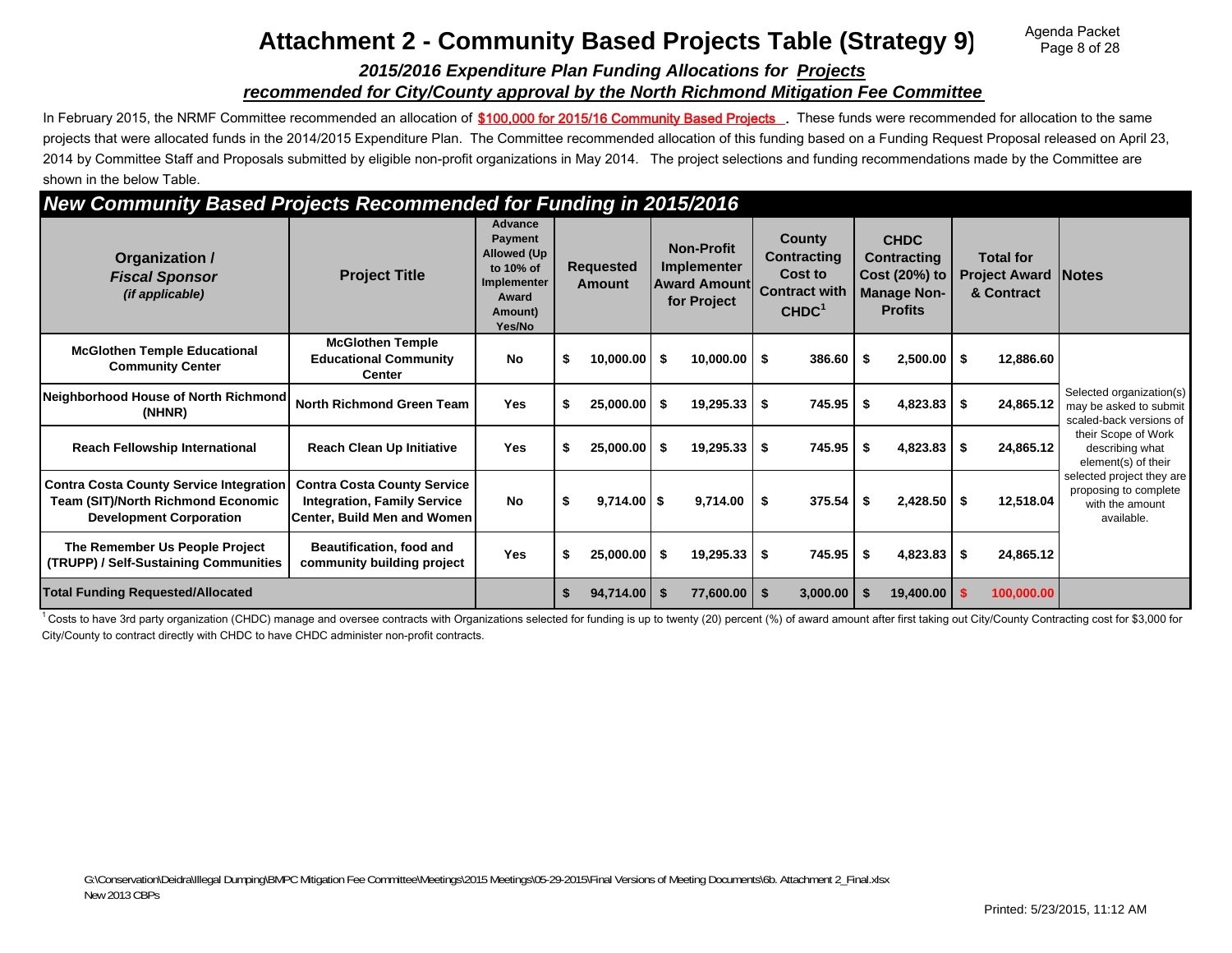# **Attachment 4 - Neighborhood Community Garden Projects (Strategy 12)**

## *Funding Allocations for New 2015/16 Neighborhood Community Garden Projects recommended for City/County approval by the North Richmond Mitigation Fee Committee*

In February 2015, the NRMF Committee recommended an allocation of \$50,000 for Neighborhood Community Garden Projects . Thes funds were recommended for allocation to the same non-profits that were allocated funding in the 2014/2015 Expenditure Plan. The Committee recommended allocation of this funding based on a Funding Request Proposal released in April 23, 2014 by Committee Staff and Proposals submitted by eligible non-profit organizations in May 2014. The project selections and funding recommendations made by the Committee are shown in the below Table.

## *New Neighborhood Community Garden Projects Recommended for Funding in 201452016*

| <b>Implementing Entity /</b><br><b>Fiscal Sponsor</b><br><i>(if applicable)</i>                             | <b>Project Title</b>                                                            | <b>Requested</b><br>Amount |                  | <b>Non-Profit</b><br><b>Implementer</b><br><b>Award Amount</b><br>for Project |                | County<br><b>Contracting</b><br><b>Cost with</b><br>CHDC <sup>1</sup> |               | <b>CHDC</b><br>Contracting<br>Cost (20%) to<br><b>Manage Non-</b><br><b>Profits</b> |               | <b>Total Project</b><br>Award &<br><b>Contracting</b><br><b>Costs</b> |             | <b>Notes</b>                                                                                                              |
|-------------------------------------------------------------------------------------------------------------|---------------------------------------------------------------------------------|----------------------------|------------------|-------------------------------------------------------------------------------|----------------|-----------------------------------------------------------------------|---------------|-------------------------------------------------------------------------------------|---------------|-----------------------------------------------------------------------|-------------|---------------------------------------------------------------------------------------------------------------------------|
|                                                                                                             |                                                                                 |                            |                  |                                                                               |                |                                                                       |               |                                                                                     |               |                                                                       |             |                                                                                                                           |
| <b>Communities United Restoring</b><br>Mother Earth (CURME) / Greater<br><b>Richmond Interfaith Program</b> | <b>Lots of Crops</b>                                                            | \$                         | $15,000.00$ \$   |                                                                               | $13,800.00$ \$ |                                                                       | $1,101.06$ \$ |                                                                                     | $3,450.00$ \$ |                                                                       | 18,351.06   | Selected organization(s)<br>may be asked to submit                                                                        |
| <b>Urban Tilth</b>                                                                                          | <b>Cultivating Hope:</b><br><b>Maintaining North</b><br><b>Richmond Gardens</b> | \$                         | $10,000.00$ \$   |                                                                               | $10,000.00$ \$ |                                                                       | 797.87 \$     |                                                                                     | $2,500.00$ \$ |                                                                       | 13.297.87   | scaled-back Scope of<br>Work describing what<br>element(s) of their<br>selected project they are<br>proposing to complete |
| <b>Davis Chapel Neighborhood</b><br><b>Enhancement Team (DCNET)</b>                                         | Davis Chapel A. Moore NR<br><b>Community Garden</b>                             | \$                         | $25,000.00$   \$ |                                                                               | $13,800.00$ \$ |                                                                       | $1,101.06$ \$ |                                                                                     | $3,450.00$ \$ |                                                                       | 18,351.06   | with the amount<br>available.                                                                                             |
|                                                                                                             |                                                                                 |                            |                  |                                                                               |                |                                                                       |               |                                                                                     |               |                                                                       |             |                                                                                                                           |
| <b>Total Funding Requested/Allocated</b>                                                                    |                                                                                 | S                          | 50,000.00        |                                                                               | 37,600.00      |                                                                       | 3,000.00      |                                                                                     | 9,400.00      |                                                                       | \$50,000.00 |                                                                                                                           |

<sup>1</sup> Costs to have 3rd party organization (CHDC) manage and oversee contracts with Organizations selected for funding is up to twenty (20) percent (%) of award amount after first taking out City/County Contracting cost of \$3,000 for City/County to contract directly with CHDC to have CHDC administer non-profit contracts.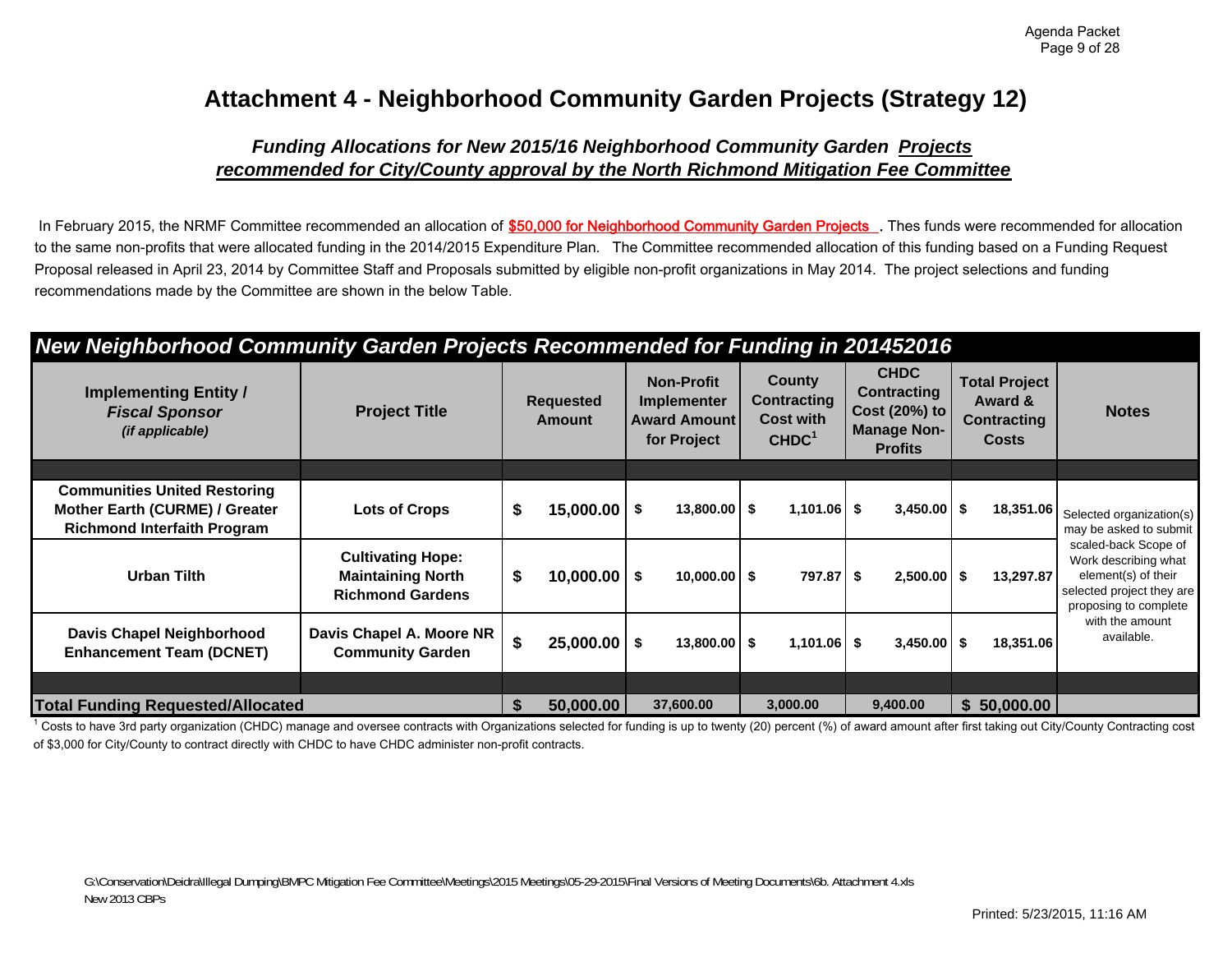## **Attachment 3 - Community Based Projects Table (Strategy 9)**

*Obligated funding allocated for Community Based Projects in the 2014/15 Expenditure Plan recommended to be included in the 2015/2016 Expenditure Plan to allow completion of work beyond June 30, 2015.* 

| Community Based Projects Carried Over From 2014/2015 Expenditure Plan                                                         |                                                                                                            |                                                                       |                            |                                                  |                                                       |                                                                                            |                                                        |                                                                               |                                                        |                                                                                                                                                                |
|-------------------------------------------------------------------------------------------------------------------------------|------------------------------------------------------------------------------------------------------------|-----------------------------------------------------------------------|----------------------------|--------------------------------------------------|-------------------------------------------------------|--------------------------------------------------------------------------------------------|--------------------------------------------------------|-------------------------------------------------------------------------------|--------------------------------------------------------|----------------------------------------------------------------------------------------------------------------------------------------------------------------|
| Organization /<br><b>Fiscal Sponsor</b><br>(if applicable)                                                                    | <b>Project Title</b>                                                                                       | <b>Advance</b><br>Payment<br><b>Allowed</b><br>(Up to 10%<br>of Award | Requested<br>Amount        | <b>Non-Profit</b><br><b>Award for</b><br>Project | <b>Contracting</b><br><b>Cost with</b><br><b>CHDC</b> | <b>CHDC</b><br><b>Contracting</b><br>Cost (20%) to<br><b>Manage Non-</b><br><b>Profits</b> | <b>Total for</b><br><b>Project Award</b><br>& Contract | <b>Non-Profit</b><br><b>Award Amount</b><br><b>Spent/Invoices</b><br>Approved | <b>Amount</b><br><b>Remaining to Notes</b><br>be Spent |                                                                                                                                                                |
| <b>McGlothen Temple Educational Community</b><br>Center                                                                       | <b>McGlothen Temple</b><br><b>Educational Community</b><br><b>Center</b>                                   | No                                                                    | \$10,000,00                | \$10,000,00                                      | \$288.29                                              | \$2,500,00                                                                                 | \$12,788.29                                            | \$0.00                                                                        | \$12,788,29                                            |                                                                                                                                                                |
| <b>Neighborhood House of North Richmond</b><br>(NHNR)                                                                         | <b>North Richmond Green</b><br>Team                                                                        | <b>Yes</b>                                                            | \$25,000.00                | \$17,907.45                                      | \$511.82                                              | \$4,476.86                                                                                 | \$22,896.13                                            | \$6,300.00                                                                    | \$16,596.13                                            | All Projects went into                                                                                                                                         |
| <b>Reach Fellowship International</b>                                                                                         | <b>Reach Clean Up Initiative</b>                                                                           | Yes                                                                   | \$25,000.00                | \$17,907.45                                      | \$511.82                                              | \$4,476.86                                                                                 | \$22,896.13                                            | \$0.00                                                                        | \$22,896.13                                            | contract in February<br>2015 with CHDC and                                                                                                                     |
| <b>Contra Costa County Service Integration</b><br><b>Team (SIT)/North Richmond Economic</b><br><b>Development Corporation</b> | <b>Contra Costa County</b><br><b>Service Integration, Family</b><br>Service Center, Build Men<br>and Women | No                                                                    | \$9,714.00                 | \$9,714.00                                       | \$280.05                                              | \$2,428.50                                                                                 | \$12,422.55                                            | \$1,272.24                                                                    | \$11,150.31                                            | are expected to be<br>finished sometime<br>towards the end of<br>2015.                                                                                         |
| The Remember Us People Project (TRUPP) /<br><b>Self-Sustaining Communities</b>                                                | Beautification, food and<br>community building<br>project                                                  | <b>Yes</b>                                                            | \$25,000,00                | \$17.907.45                                      | \$511.82                                              | \$4,476.86                                                                                 | \$22,896.13                                            | \$3,600.00                                                                    | \$19,296.13                                            |                                                                                                                                                                |
| 2014/15 Community Based Project<br><b>SUBTOTAL:</b>                                                                           |                                                                                                            |                                                                       | \$<br>94,714.00            | \$73,436.35                                      |                                                       |                                                                                            | 93,899.23                                              | \$11,172.24                                                                   | 82,726.99<br>\$                                        |                                                                                                                                                                |
| Community Based Projects Carried Over From 2013/2014 Expenditure Plan                                                         |                                                                                                            |                                                                       |                            |                                                  |                                                       |                                                                                            |                                                        |                                                                               |                                                        |                                                                                                                                                                |
| Organization /<br><b>Fiscal Sponsor</b><br>(if applicable)                                                                    | <b>Project Title</b>                                                                                       | <b>Advance</b><br>Payment                                             | <b>Requested</b><br>Amount | <b>Non-Profit</b><br><b>Award for</b><br>Project | Agency<br><b>Contracting</b><br>Costs                 | Agency<br>Contracting<br><b>Costs Spent</b>                                                | <b>Total for</b><br><b>Project Award</b><br>& Contract | <b>Amount Spent</b>                                                           | <b>Amount</b><br>Remaining to<br>be Spent              | <b>Notes</b>                                                                                                                                                   |
| <b>Athletes United for Peace</b>                                                                                              | <b>Community Media Outreach</b><br>Project                                                                 | N/A                                                                   | \$<br>150,000.00           | \$14,272.25                                      | -\$<br>3.000.00                                       | -\$                                                                                        | \$17,272.25                                            | - \$                                                                          | \$17,272.25                                            | Project not finished.<br>Needs to be rolled<br>over into 2015/16 EP.<br>Expenses may have<br>occurred but not<br>verified or invoice to<br>City or County yet. |
| <b>Communities United Resorting Mother Earth</b><br>(CURME) /<br>Greater Richmond Interfaith Program (GRIP)                   | <b>Lots of Crops</b>                                                                                       | N/A                                                                   | \$<br>242,681.80           | \$14,272.25                                      | \$<br>3,000.00                                        | \$<br>$\blacksquare$                                                                       | \$17,272.25                                            | \$14,272.25                                                                   | \$<br>3,000.00                                         | Project completed.<br>Only the \$3K Agency<br>Contracting Costs not<br>spent that needs to roll-<br>over into 2015/2016<br>EP.                                 |
|                                                                                                                               |                                                                                                            |                                                                       |                            |                                                  |                                                       |                                                                                            |                                                        |                                                                               |                                                        |                                                                                                                                                                |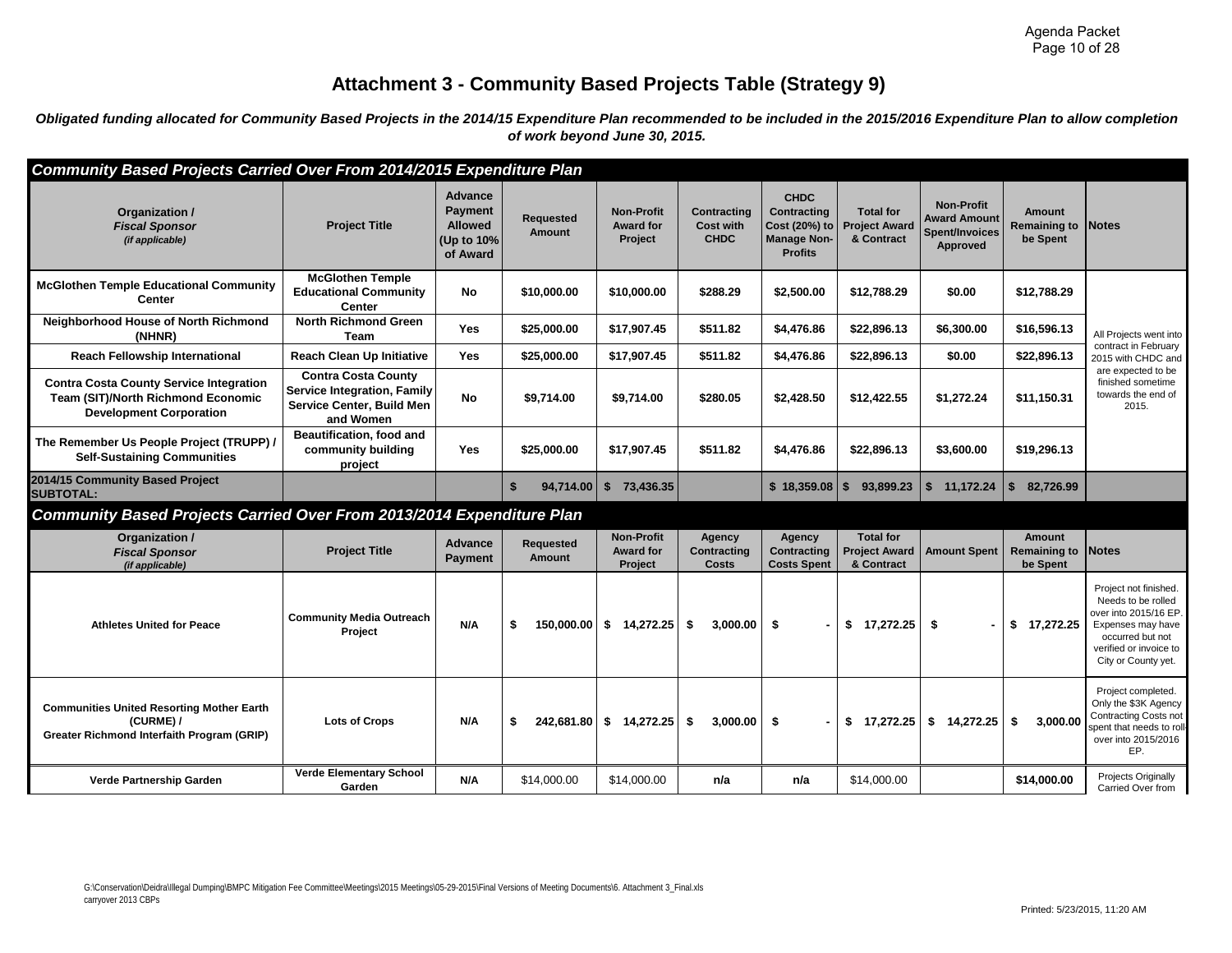## **Attachment 3 - Community Based Projects Table (Strategy 9)**

*Obligated funding allocated for Community Based Projects in the 2014/15 Expenditure Plan recommended to be included in the 2015/2016 Expenditure Plan to allow completion of work beyond June 30, 2015.* 

| Eco-Village                                                                             | <b>Eco-Stewardship</b><br><b>Ambassadors Project</b> | N/A | \$83,860.00 | \$35,000.00                 | n/a | n/a                           | \$35,000.00     | \$16,863.15       | \$18,136.85              | 2010/2011 EP. Most<br>work has been<br>completed.<br>City/County waiting on<br>final invoices to pay<br>organizations. |
|-----------------------------------------------------------------------------------------|------------------------------------------------------|-----|-------------|-----------------------------|-----|-------------------------------|-----------------|-------------------|--------------------------|------------------------------------------------------------------------------------------------------------------------|
| 2013/2014 Community Based Project<br><b>SUBTOTAL:</b>                                   |                                                      |     | 392,681.80  | 28,544.49<br>$\blacksquare$ |     | $\overline{\phantom{0}}$<br>J | 34,544.50<br>S. | 14,272.25<br>- 55 | 52,409.10                |                                                                                                                        |
| <b>TOTALS (from all Subtotals above)</b>                                                |                                                      |     | 487,395.80  | 101,980.84                  |     | \$18,359.08                   | \$128,443.73    |                   | 25,444.49   \$135,136.09 |                                                                                                                        |
| Total Obligated Community Based Project<br>Funding to be Carried Over Into 2015/2016 EP |                                                      |     |             |                             |     |                               |                 |                   | \$135,136.09             |                                                                                                                        |

1 Amount shown is the total of Community-Based Projects funding for Strategy 9 not spent in the previous 2013/14 and current 2014/2015 Expenditure Plans.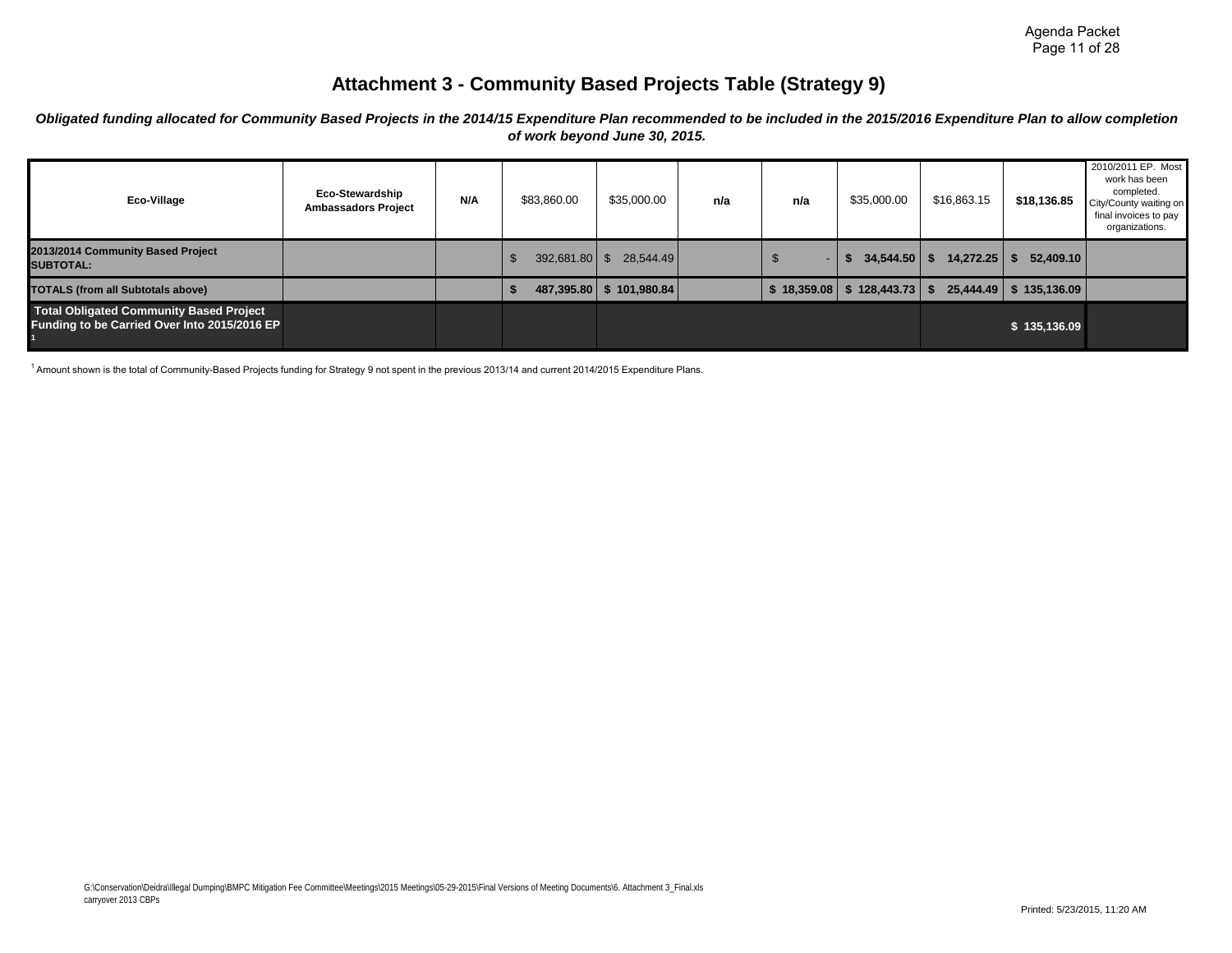# **Attachment 5 - Community Garden Projects Table (Strategy 12)**

*Obligated funding allocated for Community Garden Projects in the 2014/15 Expenditure Plan recommended to be included in the 2015/2016 Expenditure Plan to allow remaining funding not invoiced to be spent beyond June 30, 2014.* 

|                                                                                                                                 | Community Garden Projects Carried Over from 2014/2015 Expenditure Plan (EP)     |                                   |                                                  |                                                                  |                                                                                     |                                                        |                     |                                                             |                                                                                        |
|---------------------------------------------------------------------------------------------------------------------------------|---------------------------------------------------------------------------------|-----------------------------------|--------------------------------------------------|------------------------------------------------------------------|-------------------------------------------------------------------------------------|--------------------------------------------------------|---------------------|-------------------------------------------------------------|----------------------------------------------------------------------------------------|
| Organization /<br><b>Fiscal Sponsor</b><br>(if applicable)                                                                      | <b>Project Title</b>                                                            | <b>Requested</b><br><b>Amount</b> | <b>Non-Profit</b><br><b>Award for</b><br>Project | County<br><b>Contracting</b><br><b>Costs with</b><br><b>CHDC</b> | <b>CHDC</b><br>Contracting<br>Cost (20%) to<br><b>Manage Non-</b><br><b>Profits</b> | <b>Total for</b><br><b>Project Award</b><br>& Contract | <b>Amount Spent</b> | <b>Amount</b><br><b>Remaing to be Notes</b><br><b>Spent</b> |                                                                                        |
|                                                                                                                                 |                                                                                 |                                   |                                                  |                                                                  |                                                                                     |                                                        |                     |                                                             |                                                                                        |
| <b>Communities United</b><br><b>Resorting Mother Earth</b><br>(CURME) /<br><b>Greater Richmond Interfaith</b><br>Program (GRIP) | Lots of Crops                                                                   | \$15,000.00                       | \$10,641.52                                      | \$303.55                                                         | \$2,660.38                                                                          | \$13,605.45                                            | \$1,578.83          | \$12,026.62                                                 | All garden projects<br>went into contract in<br>February 2015 with                     |
| <b>Urban Tilth</b>                                                                                                              | <b>Cultivating Hope:</b><br><b>Maintaining North</b><br><b>Richmond Gardens</b> | \$10,000.00                       | \$10,000.00                                      | \$289.10                                                         | \$2,500.00                                                                          | \$12,789.10                                            | \$1,612.62          | \$11,176.48                                                 | CHDC and allocated<br>funding is expected to<br>be spent somtime<br>towards the end of |
| Davis Chapel Neighborhood<br><b>Enhancement Team (DCNET)</b>                                                                    | Davis Chapel A. Moore NR<br><b>Community Garden</b>                             | \$25,000.00                       | \$10,641.52                                      | \$303.55                                                         | \$2,660.38                                                                          | \$13,605.45                                            | \$0.00              | \$13,605.45                                                 | 2015.                                                                                  |
| <b>Subtotals</b>                                                                                                                |                                                                                 | 50,000.00<br>\$                   | 31,283.04<br>\$                                  | \$896.20                                                         |                                                                                     | 40,000.00<br>\$                                        | \$3,191.45          | \$36,808.55                                                 |                                                                                        |
| <b>Obligated Funding to be</b><br>Carried Over Into 2015/2016<br>EP <sup>1</sup>                                                |                                                                                 |                                   |                                                  |                                                                  |                                                                                     |                                                        |                     | \$<br>36,808.55                                             |                                                                                        |

<sup>1</sup> Amount shown is the total of Neighborhood Community Garden Projects funding for Strategy 12 not spent in the current 2014/2015 Expenditure Plan.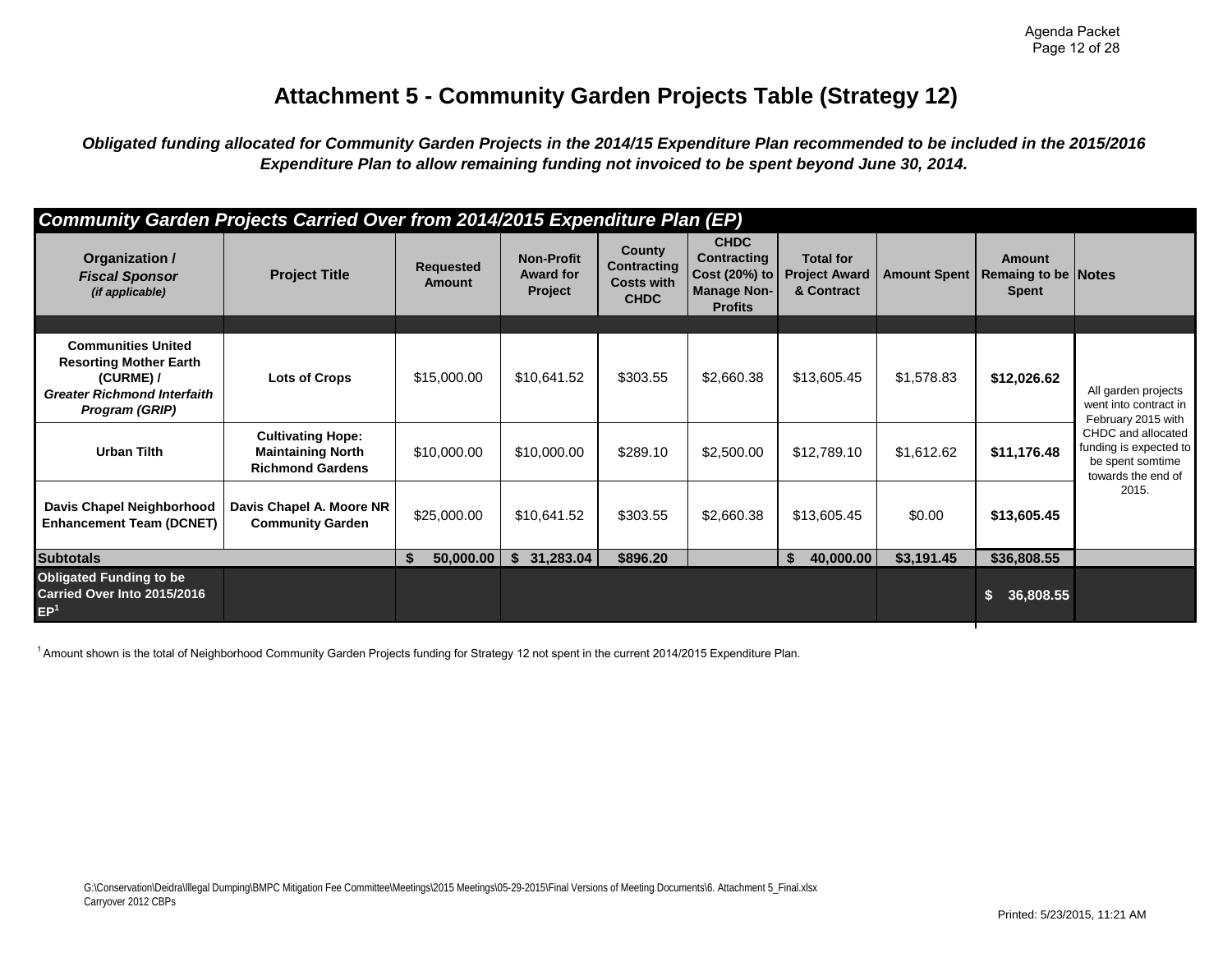# **North Richmond Waste & Recovery Mitigation Fee 2015/16 Expenditure Plan**

The Waste & Recovery Mitigation Fee was established as a result of the Draft Environmental Impact Report (EIR) dated November 2003 for the WCCSL Bulk Materials Processing Center (BMPC) and Related Actions (Project). The Project involved new and expanded processing and resource recovery operations on both the incorporated and unincorporated area of the Project site, which the EIR concluded would impact the host community. To mitigate this impact Mitigation Measure 4-5 called for a Mitigation Fee to benefit the host community, described as follows:

"Mitigation Fee. The facility operator shall pay a Mitigation Fee of an amount to be determined by the applicable permitting authority(ies) *to defray annual costs associated with collection and disposal of illegally dumped waste and associated impacts in North Richmond and adjacent areas***.** The mitigation fee should be subject to the joint-control of the City and County and should be collected on all solid waste and processible materials received at the facility consistent with the existing mitigation fee collected at the Central IRRF."

In July 2004, the City of Richmond and Contra Costa County entered into a Memorandum of Understanding (MOU) agreeing to jointly administer Mitigation Fee monies collected from the BMPC for the benefit of the incorporated and unincorporated North Richmond area. This North Richmond Waste & Recovery Mitigation Fee Joint Expenditure Planning Committee (Committee) was formed pursuant to the terms of the MOU for the specific purpose of preparing a recommended Expenditure Plan. This Expenditure Plan provides a means to jointly administer the Mitigation Fee funding for the benefit of the host community, as described in the EIR. The Expenditure Plan is subject to final approval of the Richmond City Council and the Contra Costa County Board of Supervisors.

By approving this Expenditure Plan, the City Council and Board of Supervisors authorize the use of Mitigation Fee funding for only the purposes and in the amounts specified herein. The City and County have each designated their respective staff persons responsible for administering the development and implementation of the approved Expenditure Plan, which includes responsibility for drafting and interpreting Expenditure Plan language. However, the City and County have not delegated to the Committee or to staff the authority to expend funding for purposes not clearly identified in the Expenditure Plan document officially approved by their respective decision-making bodies.

Activities which can be funded in this Expenditure Plan period with the Mitigation Fee amounts specified within this Expenditure Plan are described herein as "Strategies" or "Staff Costs". Strategies are categorized as either "Core Services" or "Supplemental Enhancements". Core Services includes the higher funding priority strategies that most directly address the intended purpose of this City/County approved Mitigation Fee*, "to defray annual costs associated with collection and disposal of illegally dumped waste and associated impacts in North Richmond"*.

All references to the "Mitigation Fee Primary Funding Area" or "Mitigation Fee Funding Area" pertain to the geographic area shown in the attached map (Attachment 5).

| <b>Expenditure Plan Period:</b> | July 1, 2015 - June 30, 2016        |
|---------------------------------|-------------------------------------|
|                                 | (unless otherwise specified herein) |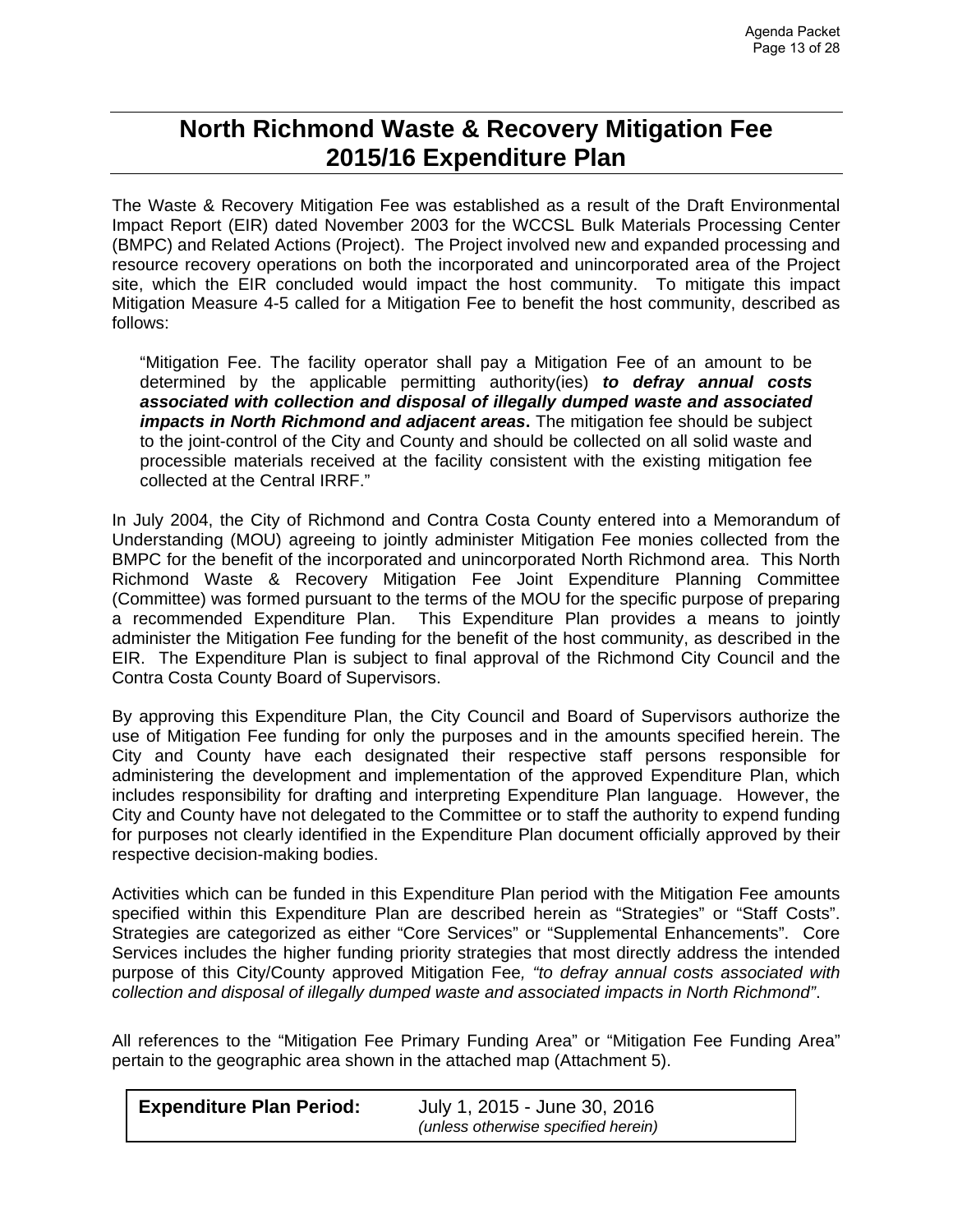# BUDGET

The funding allocation amounts included in this document apply to the Expenditure Plan Period specified on the first page unless otherwise specified herein. The total amount of funding allocated in the Expenditure Plan Budget is based on revenue projections provided by the BMPC operator, Republic Service, which are dependant upon multiple variables (e.g. number of tons of recovered materials vs. solid waste, per ton gate rate charged and amount of CPIadjusted per ton Mitigation Fee). Actual Mitigation Fee revenue may deviate from revenue projections provided by Republic and used to prepare this Budget. A "Contingency" line item is included in the Budget to help accommodate variations between projected and actual revenue. Excess funding allocated to strategies and not expended by the end of each Expenditure Plan period is treated as "roll-over" funding for reallocation in a subsequent Expenditure Plan period.

The Budget includes some line items that are based on fixed costs, however there are other line items which are scalable and/or dependant on utilization thereby providing flexibility to reallocate amounts if and when a significant need is identified. Allocated funding may remain unspent due to under-utilization of a particular program. If the amount allocated to a particular line item is determined to exceed needs based upon usage, the remaining funding can only be reallocated by officially amending the Expenditure Plan. This Expenditure Plan may only be adjusted upon official action taken by both the City and County. Although there has been some interest in allowing flexibility for staff to adjust funding allocations under specific circumstances, the authority to approve or modify the Expenditure Plan rests solely with the City Council and Board of Supervisors.

Annual fiscal year Expenditure Plan cycle is expected to reduce margin of error of Mitigation Fee revenue projects, streamline financial reconciliation/budgeting process and minimize need to amend Expenditure Plans mid-cycle. Amending Expenditure Plans involve administrative burden and costs due to the joint approval needed from both the Richmond City Council and County Board of Supervisors. In order to minimize the amount of funding needed to cover staff costs incurred to amend the Expenditure Plan, staff will only recommend changes to the Expenditure Plan when necessary to address a significant and time-sensitive need.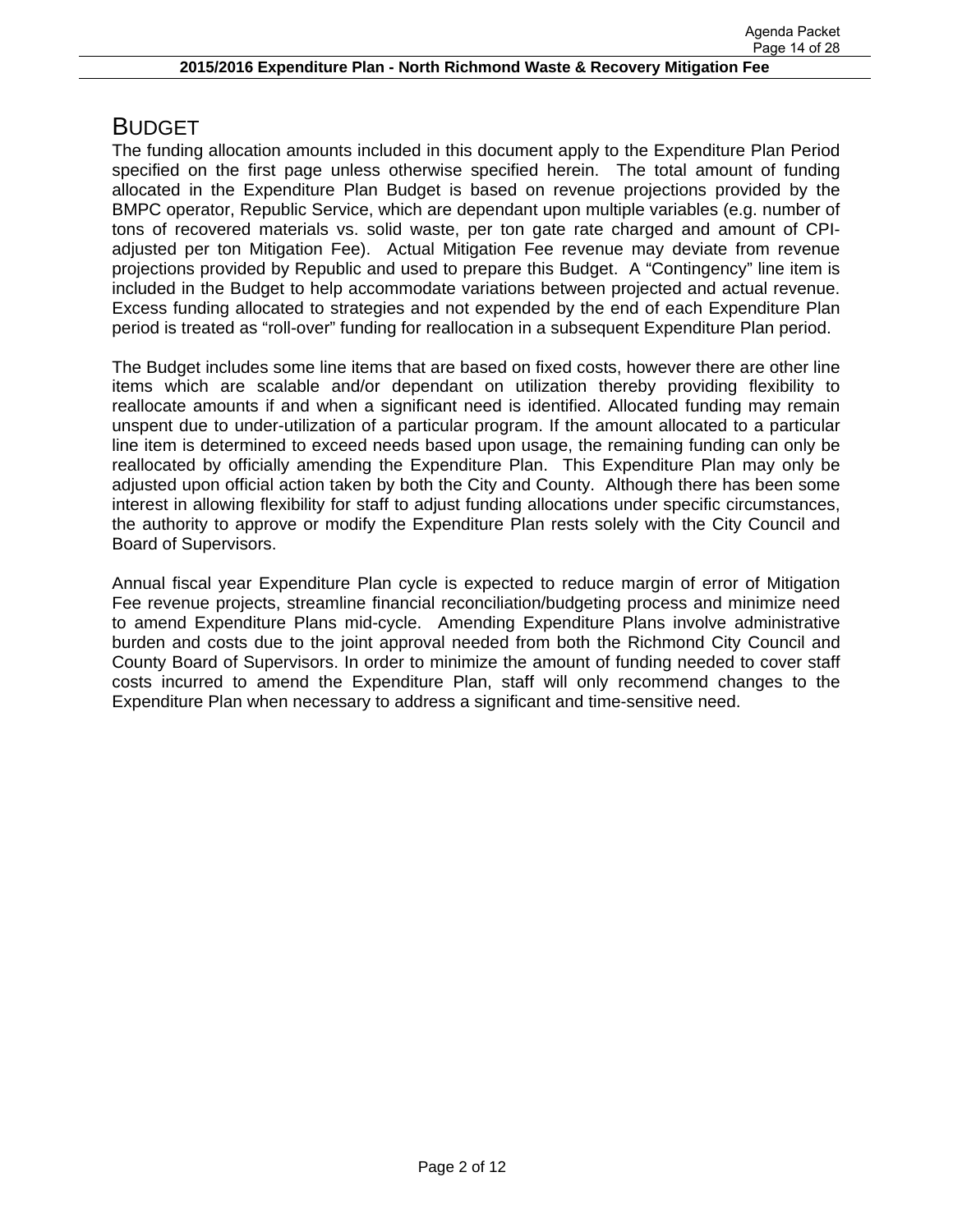# **BUDGET TABLE TO BE INSERTED HERE**

# **BASED ON FUNDING ALLOCATIONS RECOMMENDED BY NRMF COMMITTEE AT THEIR MAY 2015 MEETING FOR CITY AND COUNTY APPROVAL**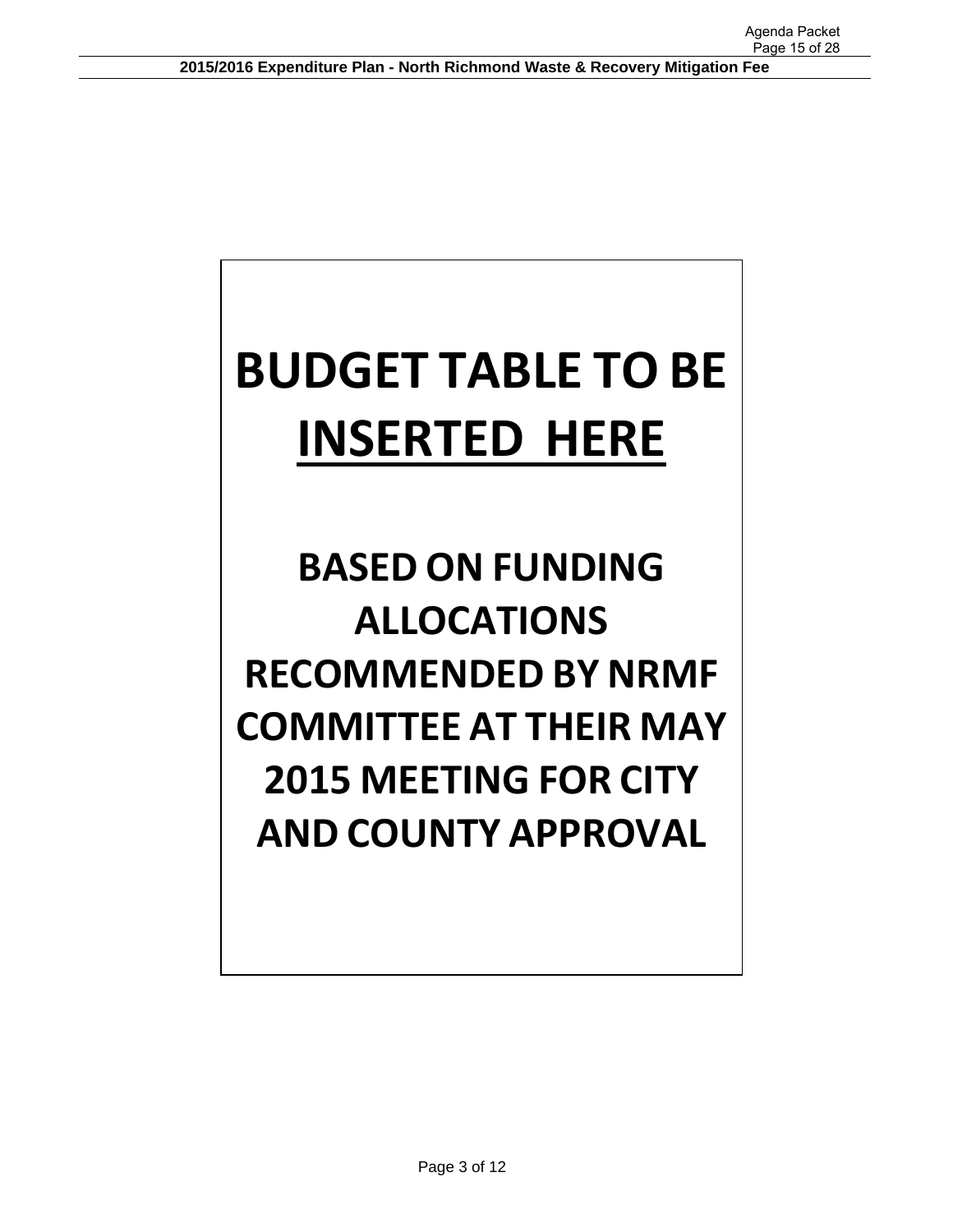# DESCRIPTION OF STRATEGIES RECOMMENDED FOR FUNDING

Funding allocation amounts for each strategy are specified in the Budget table on page 3. The following Strategies describe the activities allowed to be funded with the amounts allocated to each in the Budget (associated allowable agency staff costs are described in the Staff Costs section). Strategies are grouped based on relative funding priority levels and the "Core Services" category contains higher priority Strategies than the "Supplemental Enhancements" category. Higher funding priority Strategies are those which best address the Fee's intended purpose, *"to defray annual costs associated with collection and disposal of illegally dumped waste and associated impacts in North Richmond"*) and "Supplemental Enhancements".

#### Level 1 Priority - PRIMARY CORE SERVICES STRATEGIES

- 1 Bulky Item Pick-ups & Disposal Vouchers
	- 2 Neighborhood Clean-up Events
	- 4 City/County Right-of-Way Trash & Tagging Removal
	- 5 Code Enforcement County
	- 6 Illegal Dumping Law Enforcement

### Level 2 Priority - SECONDARY CORE SERVICES STRATEGIES

- 3 Prevention Services Coordinator
- 7 Surveillance Cameras

#### Level 3 Priority - PRIMARY SUPPLEMENTAL ENHANCEMENTS STRATEGIES

- 8 Community Services Coordinator
- 9 Community Based Projects (SOME)
- 11 North Richmond Green Campaign
- 12 Neighborhood Community Garden Project(s)

### Level 4 Priority - SECONDARY SUPPLEMENTAL ENHANCEMENTS STRATEGIES

- 9 Community Based Projects (SOME)
- 10 North Richmond Green Community Service Programs

# *CORE SERVICES*

### **1. Bulky Item Pick-ups & Disposal Vouchers**

Provide residents in the Mitigation Fee Primary Funding Area, who prove eligibility consistent with City/County procedures, with the option of choosing to:

- o Request up to one on-call pick-up service per household per calendar year for bulky items that are not accepted in the current on-call clean-ups through Richmond Sanitary Service (RSS), only available to those with an active account with RSS; or
- o Request up to twelve \$5 vouchers per household for disposal at Republic's transfer station on Parr Blvd. per calendar year (vouchers expire after six months, Mitigation Fees only pay for vouchers that are actually redeemed).

*[See "Staff Costs" section for agency activities that may also be funded under this Strategy.]*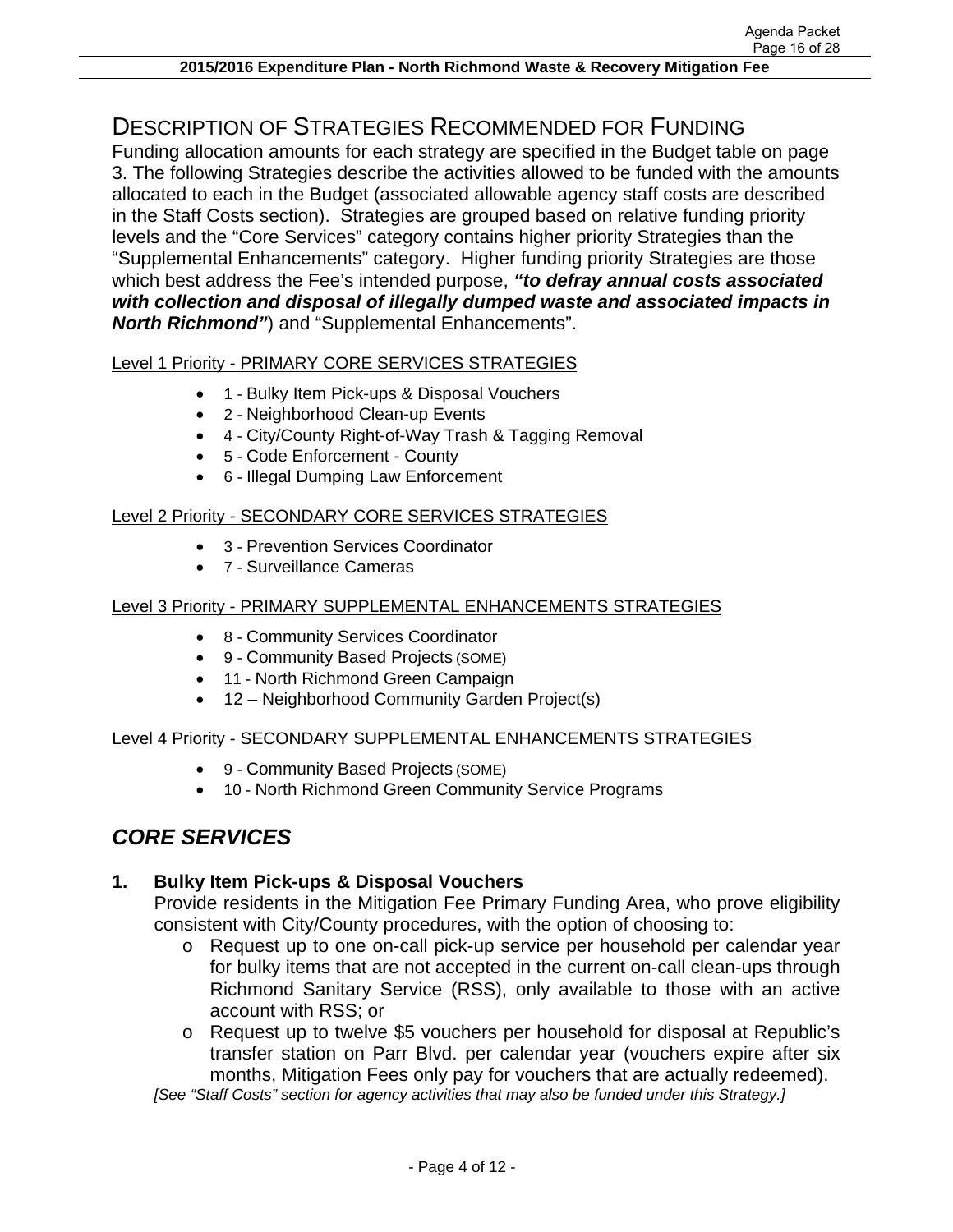Administering Agency: City of Richmond

#### Implementing Entity(ies):

Community Housing Development Corporation *(processes requests and issues Disposal Vouchers/arranges Bulky Item Pick-ups)* 

Republic Services - Golden Bear Transfer Station & Richmond Sanitary Service *(reimbursed for Disposal Vouchers redeemed and Bulky Item Pick-ups provided)*

Reporting/Payment Requirements: Effective July 1, 2012, CHDC and Republic Services shall provide required data pertinent to Strategy 1 based upon the strategy-specific invoicing/reporting parameters and schedule developed/maintained by Committee Staff in order to receive NRMF-funded payments.

#### **2. Neighborhood Clean-ups**

Provide at least one neighborhood and/or creek clean-up event in the Mitigation Fee Funding Area; additional clean-up event may be scheduled as funding allows. *[See "Staff Costs" section for agency activities that may also be funded under this Strategy.]* 

#### Administering Agency: City of Richmond

#### Implementing Entity(ies):

City Manager's Office *(coordinates scheduling of clean-up dates and associated arrangements in conjunction with partner entities)* 

Republic Services - Richmond Sanitary Service *(reimbursed for providing/servicing clean-up boxes and disposing of debris placed in clean-up boxes)*

Reporting/Payment Requirements: Effective July 1, 2012, the City Manager's Office and Republic Services shall provide required data pertinent to Strategy 2 based upon the strategy-specific invoicing/reporting parameters and schedule developed/maintained by Committee Staff in order to receive NRMF-funded payments (funding transfers).

#### **3. Prevention Services Coordinator**

Fund at least a portion of a Prevention Services Coordinator (PSC) position  $($ including salary/benefits/overhead and administering agency contracting charge<sup>1</sup> $)$ on a contract basis to assist the City and County in implementing Strategy 1 as the point of contact for community members interested in claiming Disposal Vouchers or Bulky-Item Pick ups. Assist community members interested in reporting illegal dumping and seeking referral/resources. Track and report data related to illegally dumped waste collected by Republic Services Hot Spot Crew and handle associated referrals to applicable public agencies, including right-of-way referrals for Strategy 4.

<sup>1</sup> Administering agency contracting charge applies (\$3,000 per contract)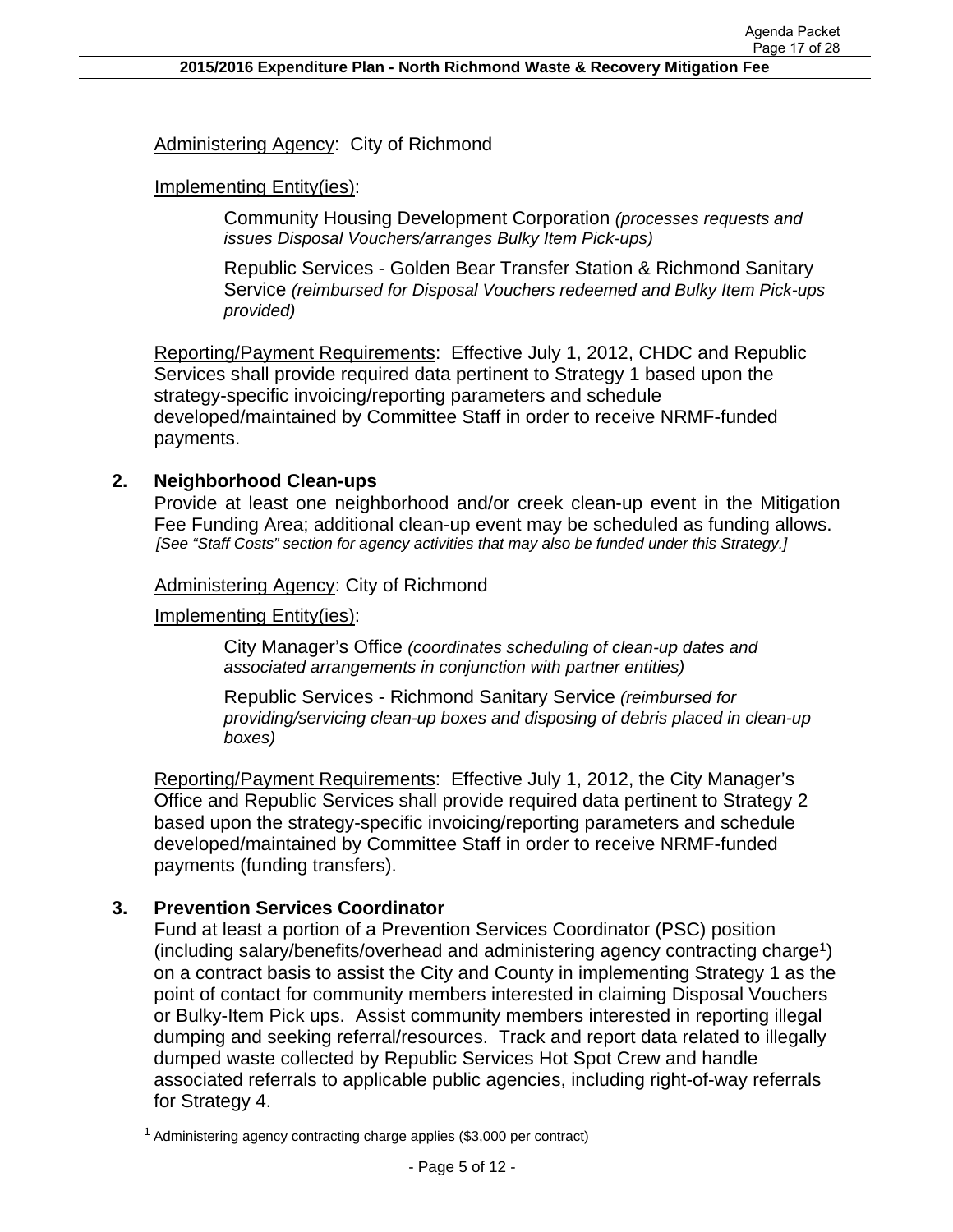*[See "Staff Costs" section for agency activities that may also be funded under this Strategy.]* 

Administering Agency: City of Richmond & Contra Costa County

Implementing Entity: Community Housing Development Corporation (CHDC) *(reimbursed actual cost for part-time position and issues Disposal Vouchers/arranges Bulky Item Pick-ups)*

Reporting/Payment Requirements: Effective July 1, 2012, CHDC shall provide required data pertinent to Strategy 1 and Strategy 3 based upon the strategyspecific invoicing/reporting parameters and schedule developed/maintained by Committee Staff in order to receive NRMF-funded payments.

#### **4. City/County Right-of-Way Pick-up & Tagging Abatement**

Fund consolidated pick-up program (including personnel, mileage, equipment rental and administrative costs) for removal of illegal dumping and tagging abatement<sup>\*</sup> in the public right-of-way located within the unincorporated & incorporated Mitigation Fee Primary Funding Area. Removal of illegal dumping is intended to occur based upon referrals from the Prevention Services Coordinator for items/debris not collected by the designated Republic Services Hot Spot Route crew.

\* Allocation of funding under this Strategy for this Expenditure Plan cycle is primarily intended to cover the cost incurred for City/County Right-of-Way Pick-up activities throughout the Primary Funding Area. Funds for Tagging Abatement were not allocated in this Expenditure Plan cycle.

*[See "Staff Costs" section for agency activities that may also be funded under this Strategy.]* 

Administering Agency: City of Richmond

Implementing Entity: Richmond Police Department's Code Enforcement Division

Reporting/Payment Requirements: Effective July 1, 2012, the Richmond Police Department's Code Enforcement Division shall provide required data pertinent to Strategy 4 based upon the strategy-specific invoicing/reporting parameters and schedule developed/maintained by Committee Staff in order to receive NRMFfunded payments (funding transfers).

#### **5. Code Enforcement Staff - County**

Fund at least a portion of County code enforcement position (including salary/benefits and related vehicle and equipment costs), to assist with vacant/ abandoned lot abatements and fencing as well as other health/building/zoning violations related to illegal dumping and blight throughout the unincorporated Mitigation Funding Area.

*[See "Staff Costs" section for agency activities that may also be funded under this Strategy.]* 

Administering Agency: Contra Costa County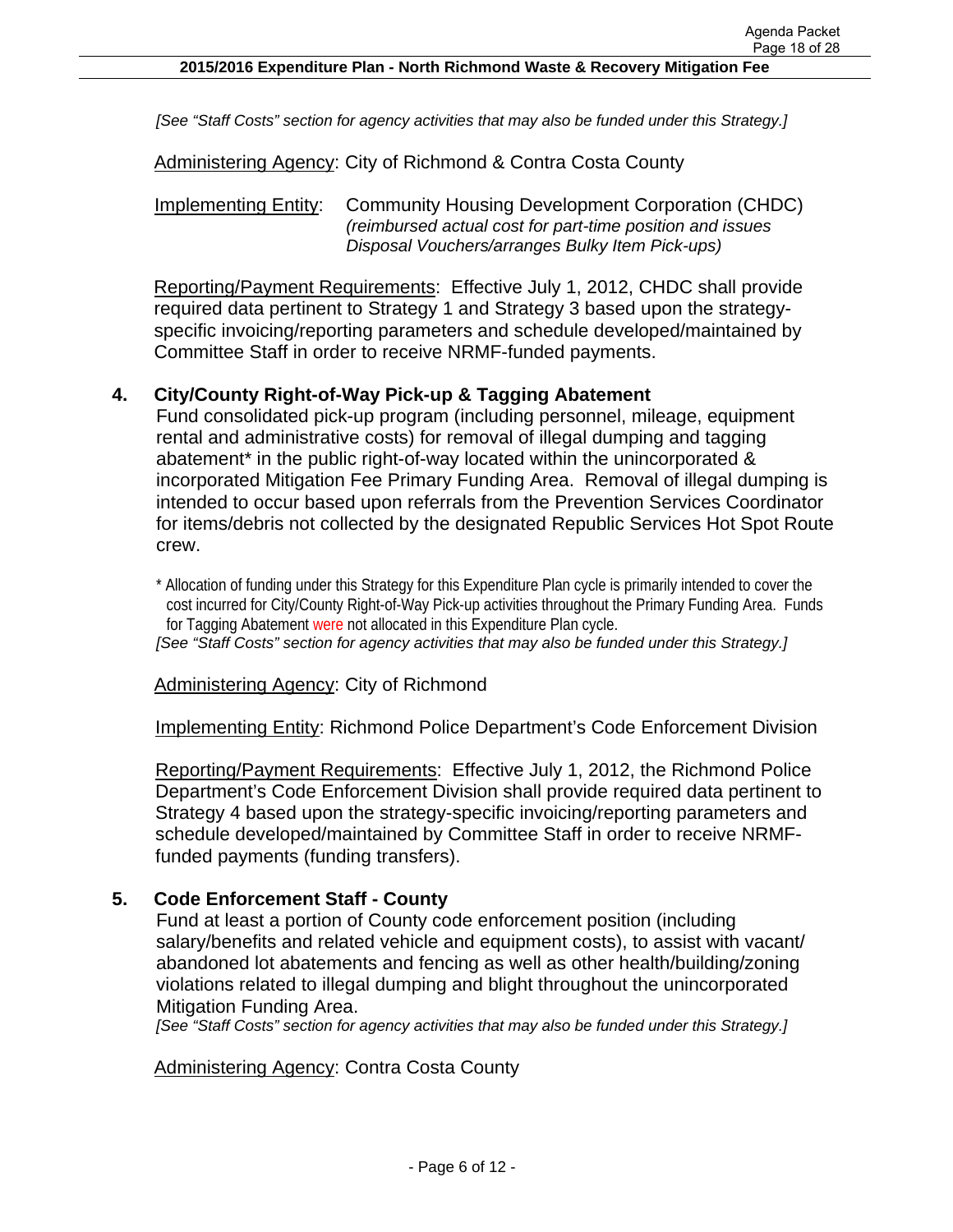Implementing Entity: County Department of Conservation & Development's Building Inspection Division

Reporting/Payment Requirements: Effective July 1, 2012, the County Department of Conservation & Development's Building Inspection Division shall provide required data pertinent to Strategy 5 based upon the strategy-specific invoicing/reporting parameters and schedule developed/maintained by Committee Staff in order to receive NRMF-funded payments (funding transfers).

## **6. Illegal Dumping Law Enforcement**

Fund majority of a full-time Sheriff Deputy (between 90-100% of salary/benefits, overtime, uniform and related cell phone, equipment, and vehicle costs) to assist with law enforcement investigations and patrols to combat illegal dumping within the Mitigation Fee Primary Funding Area.

*[See "Staff Costs" section for agency activities that may also be funded under this Strategy.]* 

**Administering Agency: Contra Costa County** 

Implementing Entity: County Sheriff's Office

Reporting/Payment Requirements: Effective July 1, 2012, the County Sheriff's Office shall provide required data pertinent to this Strategy based upon the strategy-specific invoicing/reporting parameters and schedule developed/maintained by Committee Staff in order to receive NRMF-funded payments (funding transfers).

### **7. Surveillance Cameras**

Fund the purchase of cameras, camera infrastructure, camera signage and costs related to maintenance, warranty, repair & relocation of surveillance camera system equipment within the Mitigation Fee Primary Funding Area to assist the dedicated Illegal Dumping Law Enforcement officer in targeting specific locations where illegal dumping occurs most regularly.

*[See "Staff Costs" section for agency activities that may also be funded under this Strategy.]* 

#### Administering Agency: Contra Costa County

#### Implementing Entity(ies):

Richmond Police Department *(operate, move and maintain eight Pan-Tilt-Zoom wireless video surveillance cameras and associated camera system infrastructure throughout NR -AND- install/clean/move FlashCam cameras located within the incorporated NR area if funding is available)*

County Sheriff's Department *(coordinate monitoring of FlashCams located throughout NR and identify/request relocation of surveillance cameras throughout NR as needed)* 

County Public Works Department (*install/clean/move FlashCam cameras located within the unincorporated NR area upon request if funding is available)*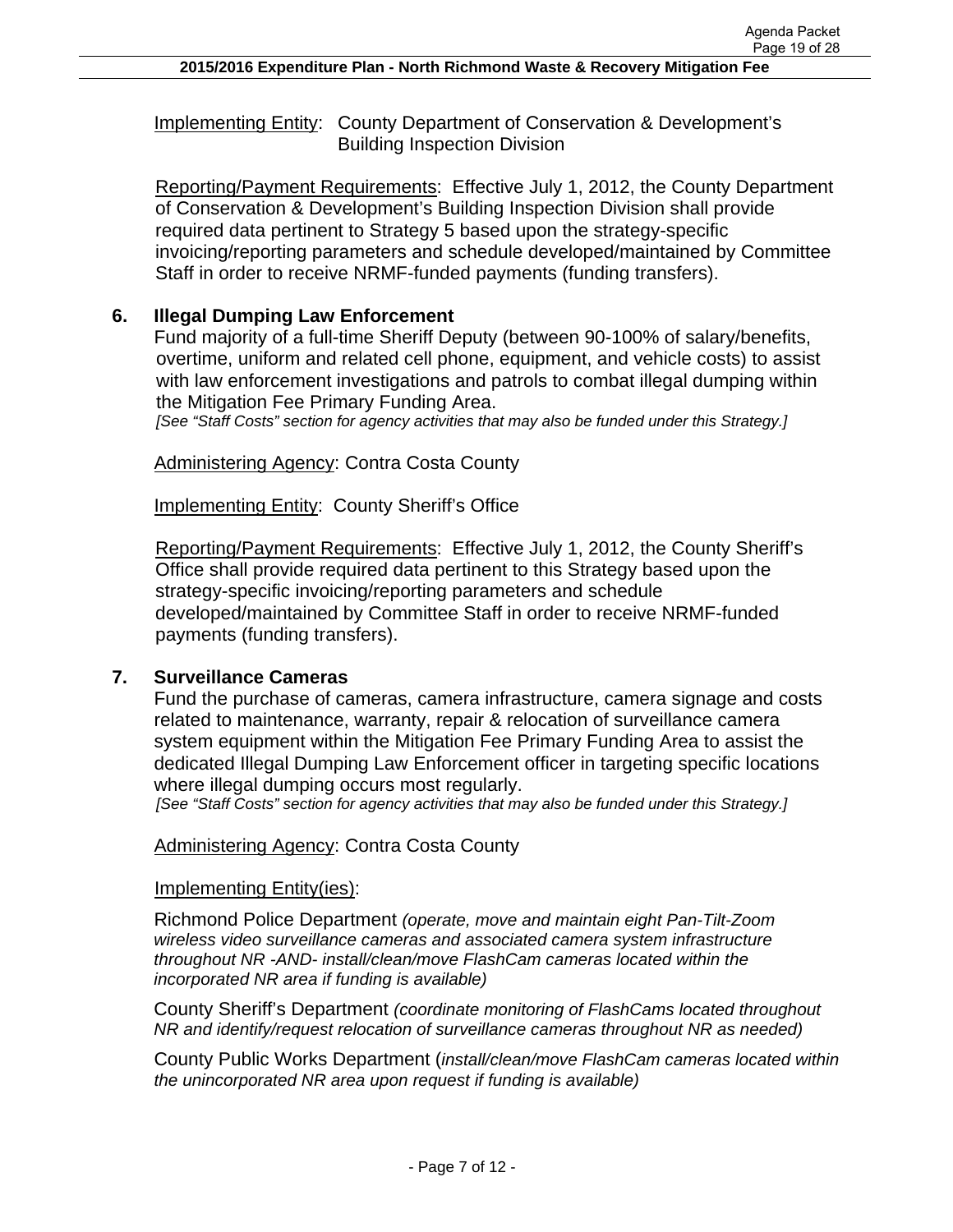Reporting/Payment Requirements: Effective July 1, 2012, each Implementing Entity shall provide required data pertinent to each entity's applicable Strategy 8 responsibilities based upon the strategy-specific invoicing/reporting parameters and schedule developed/maintained by Committee Staff in order to receive NRMFfunded payments (funding transfers) now or in the future.

# *SUPPLEMENTAL ENHANCEMENTS*

## **8. Community Services Coordinator**

Fund at least a portion of a Community Services Coordinator (CSC) position to be staffed on a contract basis (including salary/benefits/overhead and administering agency contracting charge<sup>2</sup>). The CSC shall:

- serve as a link between the community of North Richmond, the City of Richmond, and Contra Costa County for issues related to beautification, illegal dumping, and blight;
- coordinate outreach activities related to illegal dumping and beautification within the Primary Funding area, as specified by the City/County, including North Richmond Green community service programs and outreach activities described under Strategies 10 & 11; and

 be bilingual in order to assist with Spanish translation as needed. *[See "Staff Costs" section for agency activities that may also be funded under this Strategy.]* 

Administering Agency: City of Richmond

Implementing Entity: Neighborhood House of North Richmond (NHNR).

Reporting/Payment Requirements: Effective July 1, 2012, NHNR shall provide required data pertinent to Strategies 8, 10 & 11 based upon the strategy-specific invoicing/reporting parameters and schedule developed/maintained by Committee Staff in order to receive NRMF-funded payments.

### **9. Community Based Projects**

Fund the development, implementation and oversight of a variety of communitybased projects with specific focuses on anti-littering, environmental stewardship, blight reduction and/or beautification (including personnel/labor, administrative oversight, materials, equipment and related maintenance costs plus administering agency contracting charges<sup>3</sup>). Rather than funding stipend programs separately (including stipends, administrative oversight and related materials/equipment), new community-based projects/programs should include component for stipends, where appropriate, to pay local youth and/or other community members for assisting with illegal dumping prevention/abatement or beautification activities within the Mitigation Fee Primary Funding Area. Community Based Projects to be funded were solicited through an open Funding Request Proposal & Application process. Examples of potential project types that may be funded include but are not limited to:

<sup>2</sup>Administering agency contracting charge is \$3,000 per contract.

<sup>3</sup>Administering agency contracting charge is \$3,000 per contract if directly contracting with City or County.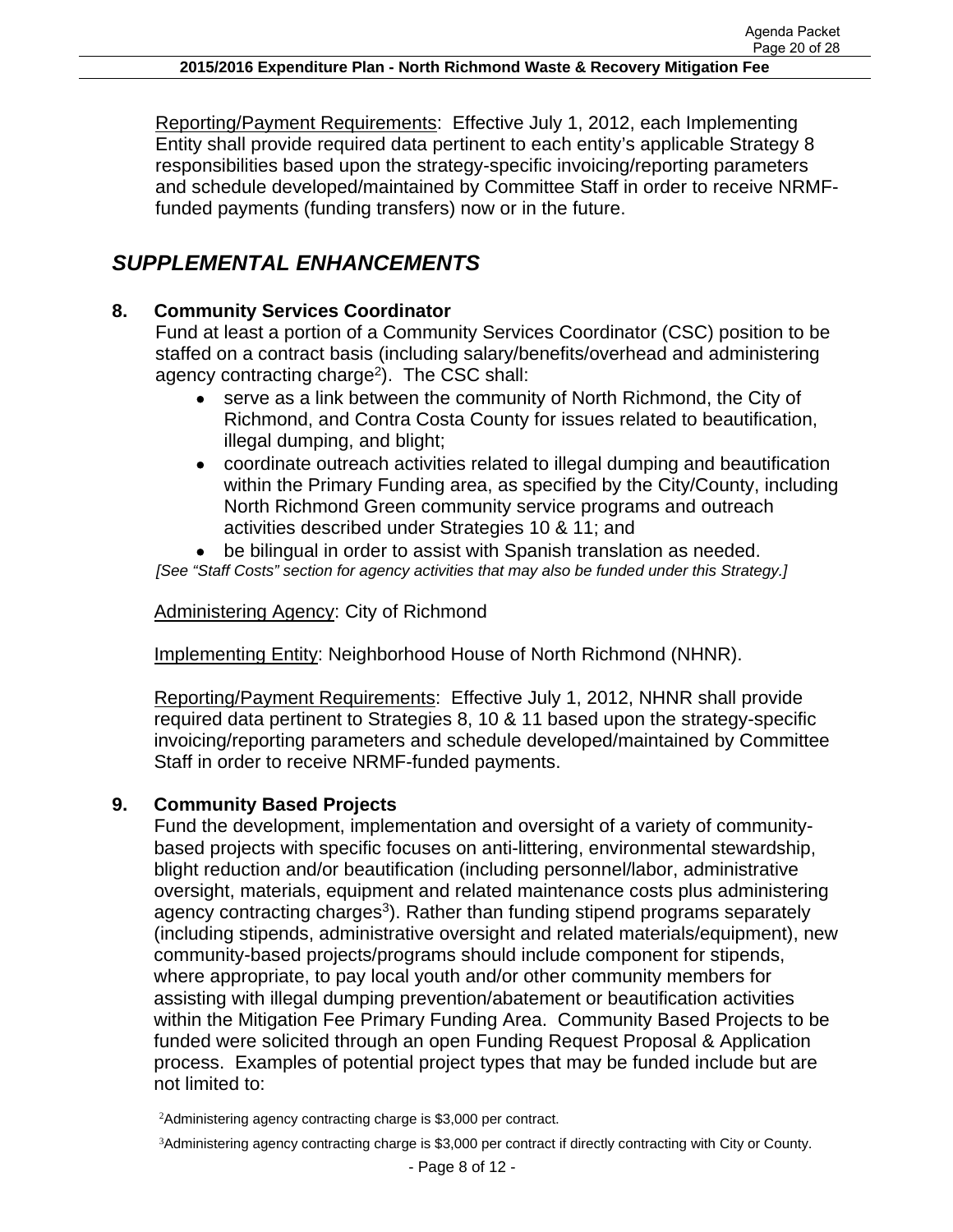- a. Neighborhood Landscaping Improvements
- b. Community Art Projects (e.g. Tile Art, Murals or Safe Routes/Popsicle Project)
- c. Stipend Beautification Programs

Details, including recommended allocation amounts, for each of the selected Community Based Projects to be funded under this Expenditure Plan are contained in the Community Based Projects Tables included as Attachments 2 & 3. Funding for carry-over Projects in Attachment 3 is not included in the amount listed under Strategy 9 in the Budget.

*[See "Staff Costs" section for agency activities that may also be funded under this Strategy.]* 

Administering Agencies: Contra Costa County and City of Richmond and/or Community Housing Development Corporation (CHDC) on behalf of the City or County. CHDC may, under contract with either the City or County as a Administering Agency, administer Community Based Project contracts funded under this Strategy for some or all of the new Community Based Projects selected for funding in the 2015/2016 Expenditure Plan cycle. CHDC shall use no more than twenty (20) percent (%) of the total amount awarded to each Community-Based Project (after subtracting City/County contracting cost) listed in Attachment 2 to oversee project implementation, including facilitating review/assessment of reports' and deliverables. Payments to Implementing Entities for Community-Based Projects shall not be issued by CHDC without the written approval of City and County Committee Staff.

Implementing Entity: Various Non-Profit Organizations (see Community Based Projects Tables in Attachments 2 and 3)

Reporting/Payment Requirements: Any Community Based Project contracts issued or amended by the City/County shall incorporate Reporting & Invoicing Requirements generally consistent with those shown in Attachment 1. Community-Based Project contracts being administered by CHDC on behalf of either the City or County shall also incorporate Reporting and Invoicing Requirements generally consistent with those shown in Attachment 1. Attachment 1 only applies to Community-Based Project contracts with the Implementing Entities. The City and/or County will issue advance payments to CHDC, as needed, to ensure there is adequate funding available to payments requested by Implementing Entities if and when authorized by City and County Staff. Additionally, CHDC would be subject to contractual payment and reporting provisions that differ from those in Attachment 1 due to the nature of the services to be provided.

#### **10. North Richmond Green Community Services Programs**

Fund the following North Richmond Green programs on a contract basis<sup>4</sup> to the extent the specific details submitted are determined to align with the purpose of the Mitigation Fee and Expenditure Plan:

 *NR Little League Baseball Program* - Includes cost of registration and uniforms with customized North Richmond Green patches for up to 5-6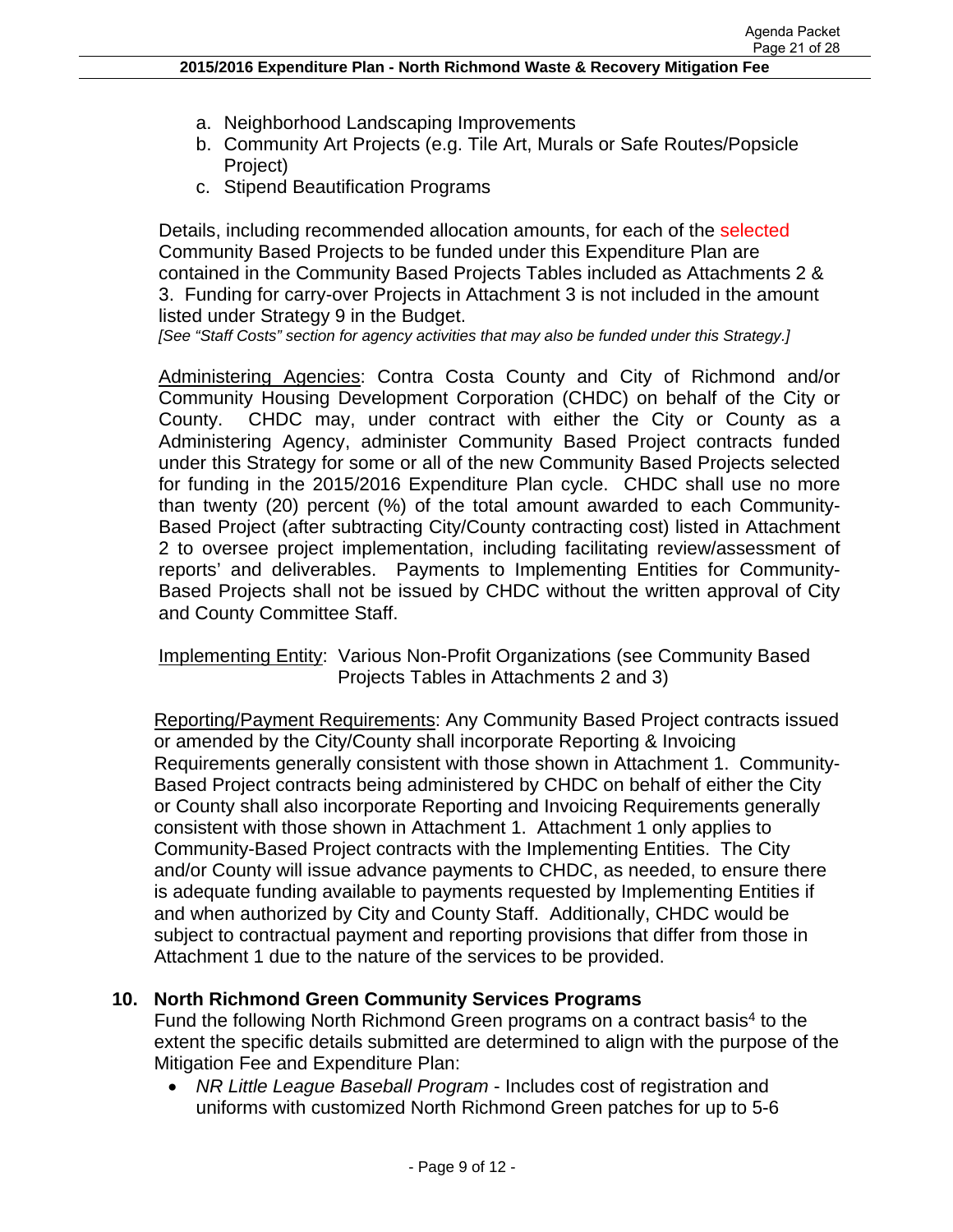teams, season kick-off event/parade, equipment, stipends for game monitoring and oversight, food and transportation.

- *NR Adult Softball program* Includes cost of registration, jerseys with North Richmond Green patches and hats for the men's and women's team.
- *NR Youth Twilight Basketball Program* Includes cost of registration and uniforms with North Richmond Green patches for up to 5-6 teams, equipment, stipends for game monitoring and oversight, food and transportation.
- *NR Youth Eco Academy* Youth projects to include school gardens, recycling efforts, habitat restoration, creek/bay/ocean water quality monitoring, beach/creek/neighborhood clean-ups and ecological field trips. May fund the cost of materials, transportation and fees associated with pre-approved community beautification projects such landscaping and murals.

*[See "Staff Costs" section for agency activities that may also be funded under this Strategy.]* 

Administering Agency: City of Richmond & Contra Costa County

Implementing Entity: Neighborhood House of North Richmond (NHNR).

Reporting/Payment Requirements: Effective July 1, 2012, NHNR shall provide required data pertinent to Strategies 8, 10 & 11 based upon the strategy-specific invoicing/reporting parameters and schedule developed/maintained by Committee Staff in order to receive NRMF-funded payments.

## **11. North Richmond Green Campaign**

Fund the design, printing and/or distribution of education and outreach materials on a contract basis<sup>4</sup> which must align with the purpose of the Mitigation Fee and Expenditure Plan and be pre-approved by Committee Staff. Outreach materials must include "Jointly funded by City of Richmond & Contra Costa County" unless otherwise specified herein. Outreach materials may be any of the types specified below, however must clearly intend to directly:

- Inform the community about Mitigation Fee funded programs/efforts,
- Increase participation in Mitigation funded programs/efforts,
- Reduce illegal dumping and blight in the Mitigation Fee Funding Area, and/or
- Promote beautification in the Mitigation Fee Funding Area.

The following type of outreach material expenditures may be funded if reviewed and pre-approved by Committee Staff:

- STIPENDS Pay local community members (youth and adults) to distribute printed outreach materials door-to-door to promote mitigation-funded strategies *(Jointly Funded text not applicable to stipend expenses, only materials)*
- HANDOUTS/MAILERS Newsletters, flyers, brochures or other documents intended to be handed out or mailed to local residents/organizations.
- T-SHIRTS Shirts shall include the NRGreen.org website to encourage people to learn more about Mitigation funded programs/efforts *(local phone number should also be included when possible, however inclusion of Jointly Funded text may not be required)*

<sup>4</sup> Administering agency contracting charge applies (\$3,000 per contract)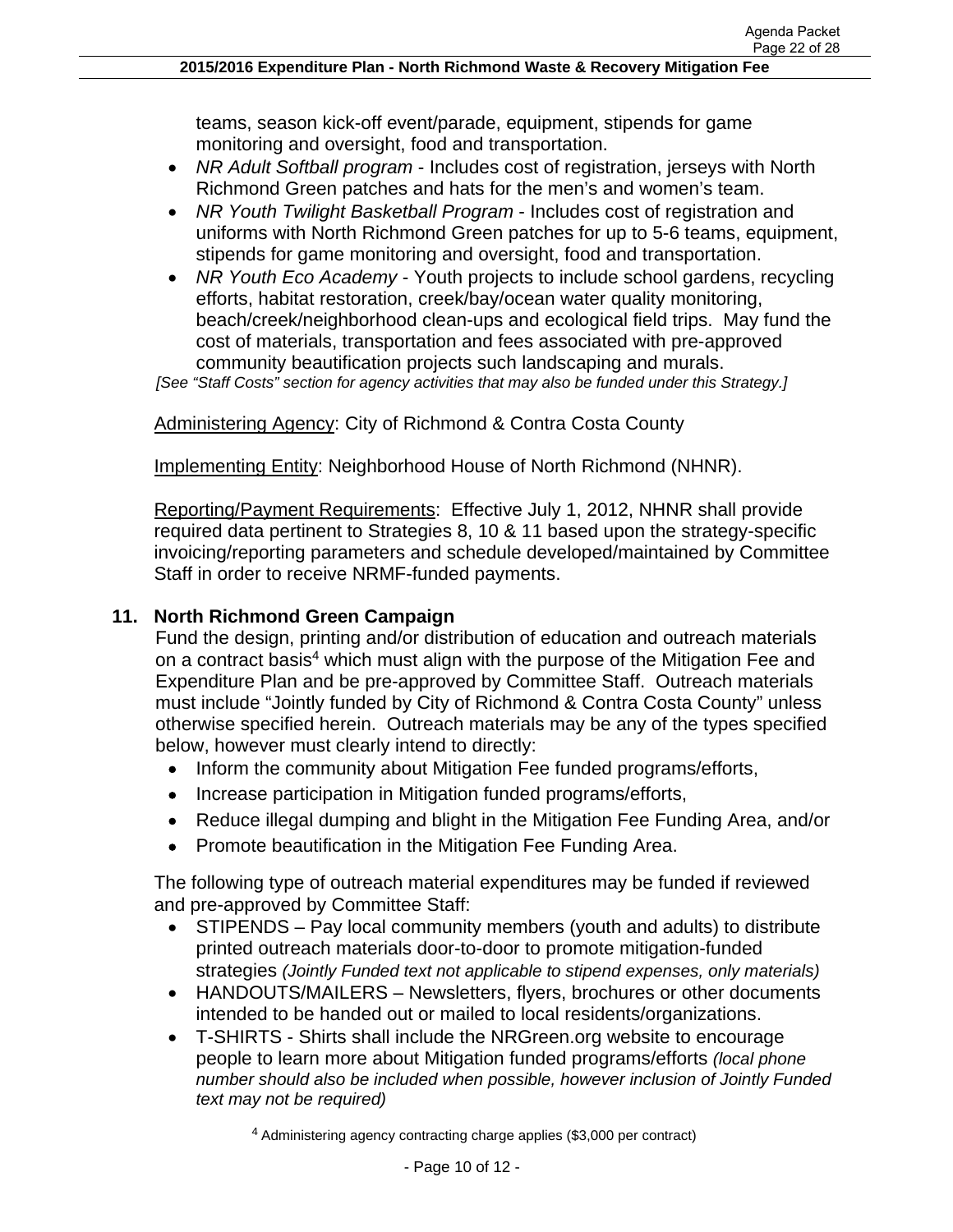- NR GREEN FESTIVAL Event held once per year and generally include information booths to raise awareness about mitigation-funded efforts and other local beautification efforts as well as fun activities for kids and food. Materials promoting the event shall include the NRGreen.org website as well as a local phone number.
- SIGNAGE Printed or manufactured signage, which includes promotional banners for local events/parades, which should include the NRGreen.org website for Community members to learn more about Mitigation funded programs/efforts. Repair, replacement and removal of NRMF-funded Light Pole Banners.

*[See "Staff Costs" section for agency activities that may also be funded under this Strategy.]* 

## Administering Agency: City of Richmond & Contra Costa County

Implementing Entity: Neighborhood House of North Richmond (NHNR).

Reporting/Payment Requirements: Effective July 1, 2012, NHNR shall provide required data pertinent to Strategies 8, 10 & 11 based upon the strategy-specific invoicing/reporting parameters and schedule developed/maintained by Committee Staff in order to receive NRMF-funded payments.

## **12. Neighborhood Community Garden Project(s)**

Fund on-going maintenance and up-keep of existing community gardens within the Primary Funding Area, which may include a component for stipends, where appropriate, to pay local youth and/or other community members for assisting with Community Garden upkeep and maintenance.

Neighborhood Community Garden Projects to be funded were solicited through an open Funding Request Proposal & Application process. Projects selected under this Strategy could be funded on an on-going basis if separately awarded funding in multiple Expenditure Plan cycles.

Details, including recommended allocation amounts, for each of the selected Neighborhood Community Garden Projects are included in Attachment 4. *[See "Staff Costs" section for agency activities that may also be funded under this Strategy.]* 

Administering Agencies: Contra Costa County, City of Richmond and/or Community Housing Development Corporation (CHDC)<sup>5</sup> on behalf of the City or County. CHDC may, under contract with either the City or County as the Administering Agency, administer Neighborhood Community Garden Project contracts being funded under this Strategy for some or all of the Neighborhood Community Garden Project non-profit organizations selected for funding in the 2015/2016 Expenditure Plan cycle. CHDC shall use no more than twenty (20) percent (%) of the total amount awarded to each Project to oversee project implementation, including facilitating review/assessment of reports and deliverables. Payments to Implementing Entities for Neighborhood Community

<sup>5</sup> Administering agency contracting charge is \$3,000 per contract.

 $6$  Administering agency contracting charge applies (\$3,000 per contract) with the County or City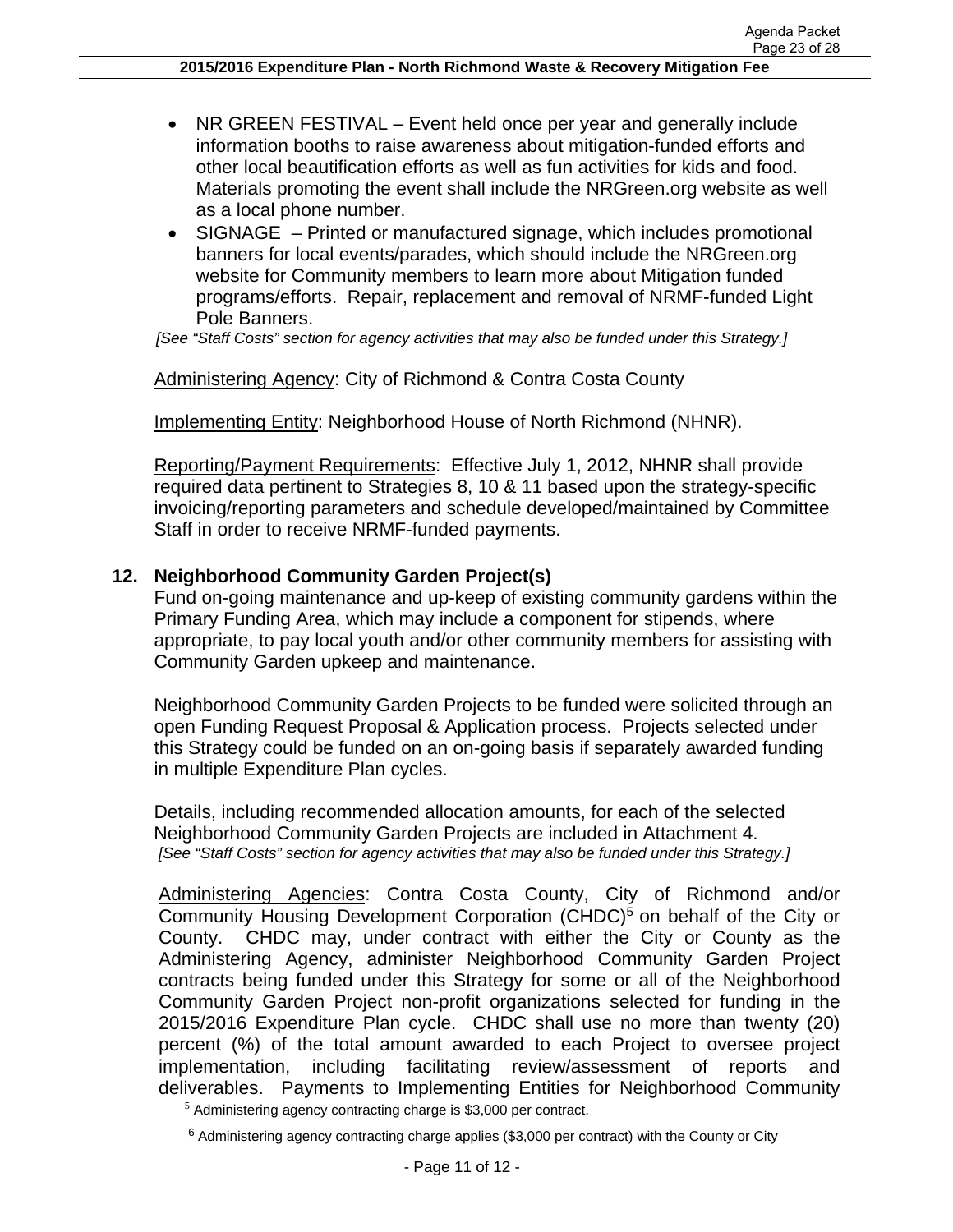Garden Projects shall not be issued by CHDC without the written approval of both City and County Committee Staff.

Implementing Entity: Various Non-Profit Organizations (see Neighborhood Community Garden Projects Table in Attachment 4)

Reporting/Payment Requirements: Any Neighborhood Community Garden Project contracts issued or amended by the City/County shall incorporate Reporting & Invoicing Requirements generally consistent with those shown in Attachment 1. Neighborhood Community Garden Project contracts being administered by CHDC on behalf of either the City or County shall also incorporate Reporting & Invoicing Requirements generally consistent with those shown in Attachment 1. Attachment 1 only applies to the Neighborhood Community Garden Project contracts with the Implementing Entities. CHDC would be subject to contractual payment and reporting provisions that differ from those in Attachment 1 due to the nature of the services to be provided. The City and/or County will issue advance payments to CHDC, as needed, to ensure there is adequate funding available to payments requested by Implementing Entities if and when authorized by City and County Staff.

# *STAFF COSTS*

**Committee Administration/Staffing Funding:** The funding allocated for Committee Administration/Staffing may not be adequate to cover the full cost of staff time necessary for jointly staffing the North Richmond Waste & Recovery Mitigation Fee Joint Expenditure Planning Committee as well as developing, administering and overseeing this Expenditure Plan for the specified period. Supplemental funding allocation may be necessary upon determining actual costs exceed the amount budgeted to cover the intended City/County costs for joint staffing.

**Strategy-Specific Funding:** The cost of City/County staff time spent providing direct implementation assistance and/or coordination for specific Strategies may be covered with a portion of the NRMF funding budgeted for each applicable Strategy. Additionally, a portion of the NRMF funding budgeted for Strategies will be used to pay fixed administering agency contracting charge for each applicable contract (\$3,000 per contract) unless otherwise specified herein.

G:\Conservation\Deidra\Illegal Dumping\BMPC Mitigation Fee Committee\Meetings\2015 Meetings\05-29-2015\NRMF 2015-16 Draft for City-County Approval.doc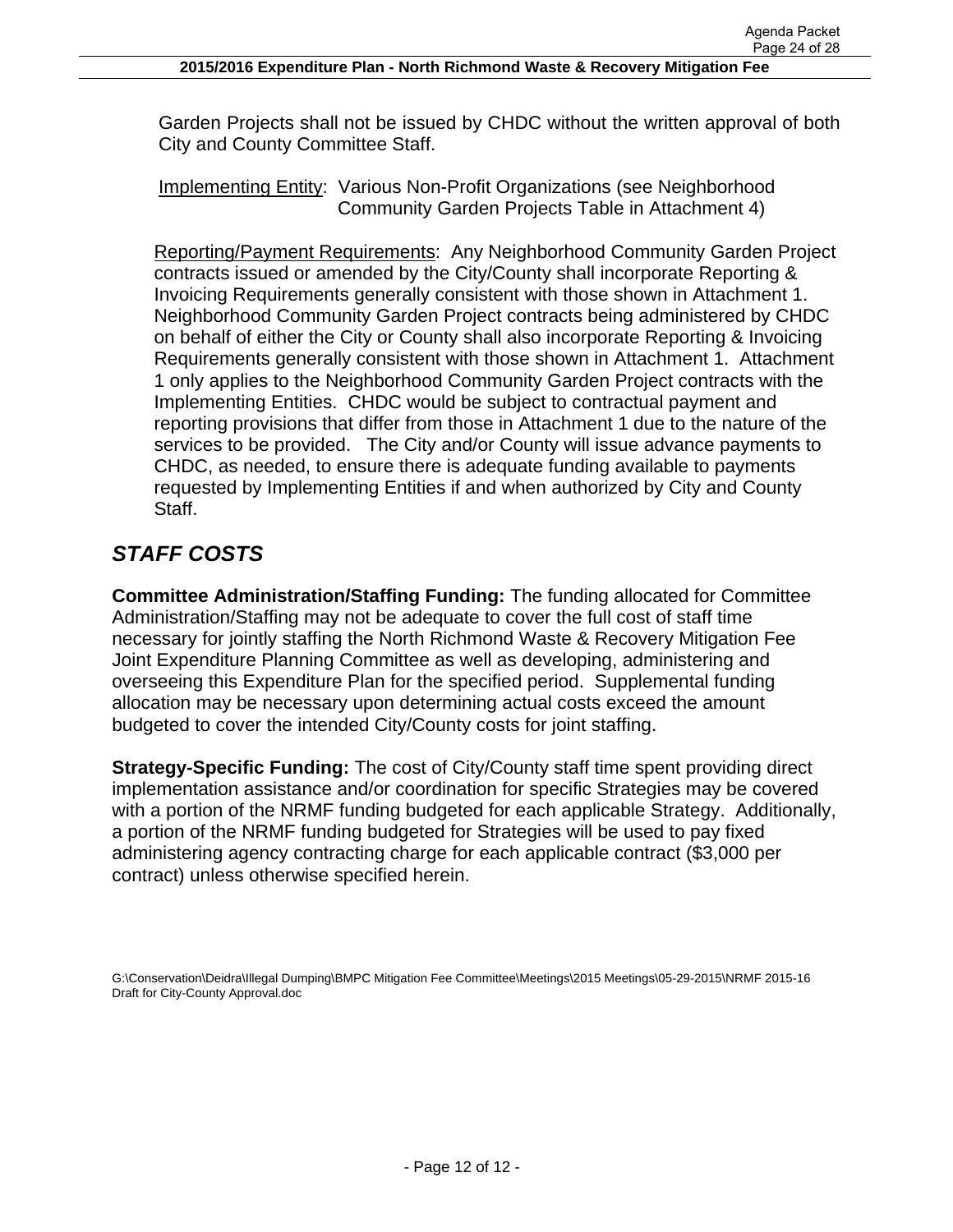**Organization:** 

**Contact Person:** 

**Progress Report Period:** -

**Project Expenses to Date:** *Attach completed Progress Report to each Invoice being submitted for any reimbursable costs incurred during this Progress Report Period.* 

#### **Brief Description of the Project:**

*Provide a brief description of the project activities/services your Organization is providing with this North Richmond Mitigation Fee (NRMF) funding. Funded activities must be consistent with the signed Agreement.* 

#### **Tasks Accomplished to Date:**

l

l

l

l

*Describe the various tasks that your Organization has completed in whole or in part during the Progress Report Period (can be bullet points). [Save for use/reference when preparing Final Progress Report.]*  l

#### **Materials Produced to Date:**

*Provide a listing of any materials/documents produced during this Progress Report period as a part of this project (e.g. pictures, surveys, handouts, work products, etc.) and attach copies of each.* 

#### **Number of Persons Served to Date:**

*Provide total number served from the NRMF Funding Area during this Progress Report period. Provide total number served from outside the NR Funding Area during this period. Provide total number of residents paid with NRMF funding during this period.* 

#### **North Richmond Green Meeting Attendance to Date:**

*Specify which monthly North Richmond Green meetings (list meeting dates) your Community Based Project representative(s) attended during this Progress Report period. [Must attend at least once per quarter] MEETING DATE(s): ATTENDEE NAME(s):* 

#### **Successes to Date:**

*Identify whether and how your project is addressing the intended problems associated with illegal dumping (be specific). Describe any other beneficial outcomes/success stories resulting from your project activities to date.*  l

#### **Challenges to Date:**

*List any and all issues/problems (e.g. change in personnel, inadequate public awareness, applicability of regulatory restrictions/requirements, etc.) identified during this period which may impact the project's ability to*  achieve the intended outcome(s) identified by your Organization. Include all challenges/obstacles/barriers that *may inhibit or compromise your ability to address the intended illegal dumping problem(s).* 

#### **Lessons Learned to Date & Feedback from Participants/Community:**

*Share any lessons learned from participants, staff and/or the community during this Progress Report period.* 

*Provide any feedback about the NRMF-funded project/program received from participants and/or community members (such as copies of quotes, emails/letters and completed surveys/evaluations).* 

#### **Other Project Information:**

*Provide any additional information about your organization's work that did not fit in any of the other sections, including description(s) of any additional services or enhanced activities provided beyond those specified.*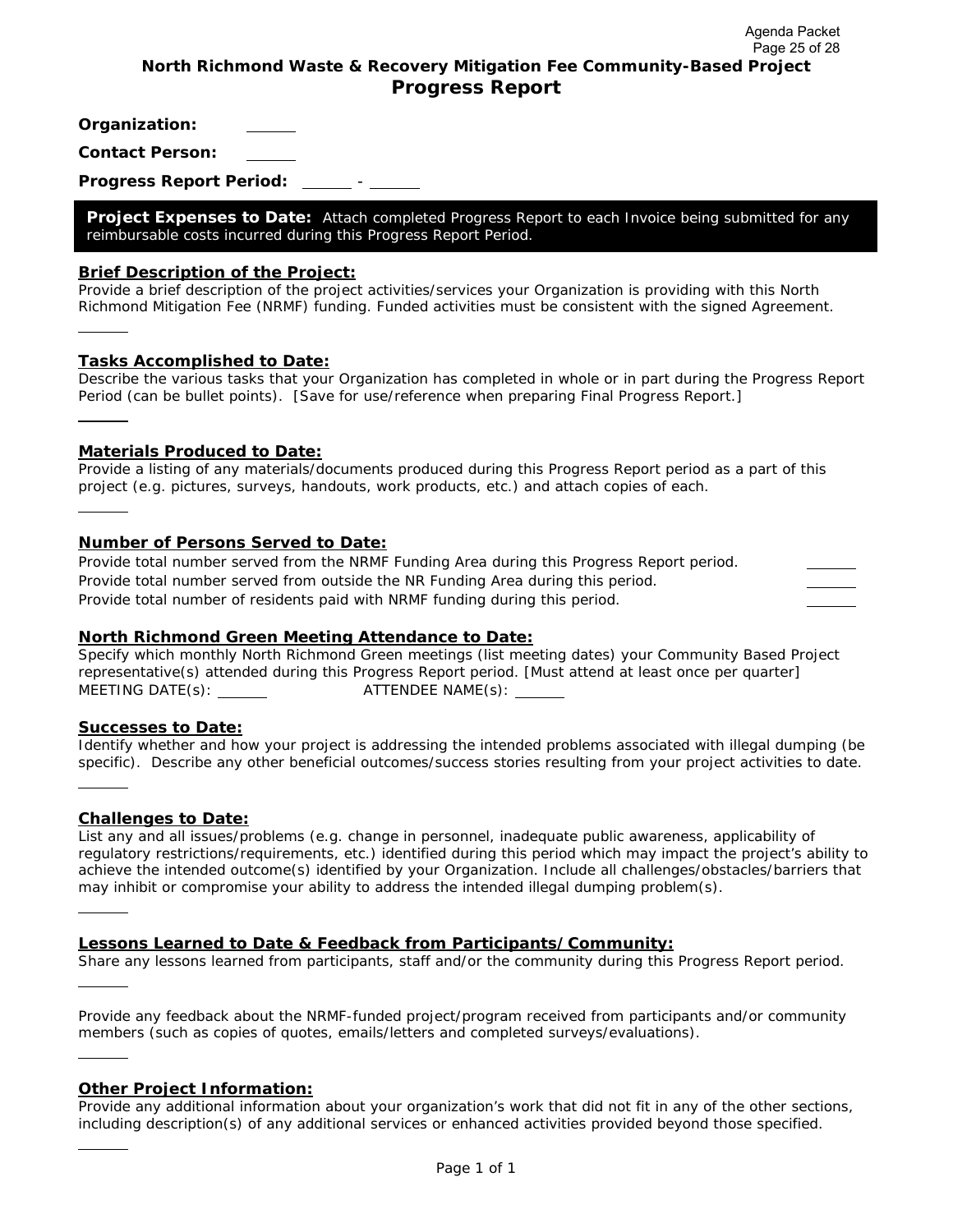**Organization:** 

**Contact Person:** 

**Contract Period:** -

**Final Project Expenses:** *Attach completed Final Progress Report to the Final Invoice being submitted for any reimbursable costs not included on invoice(s) submitted with prior Progress Report(s).* 

#### **Brief Description of the Project:**

*Provide a brief description of the project activities/services your Organization provided with this North Richmond Mitigation Fee (NRMF) funding. Funded activities must be consistent with the terms of your signed Agreement.* 

#### **Tasks Accomplished:**

l,

l,

*Describe all project tasks/activities that your Organization completed during the entire contract period. Summarize any work completed not previously reported and consolidate with updated information from prior Progress Reports.*  l,

#### **Materials Produced:**

*Provide a listing of any materials/documents produced as a part of the program (e.g. pictures, surveys, handouts, work products, etc.). Attach copies of anything not included with prior Progress Reports submitted.* 

#### **Number of Persons Served:**

*Provide total number served from the NRMF Funding Area during the entire contract period. Provide total number served from outside the NR Funding Area during the entire contract period. Provide total number of residents paid with NRMF funding during the entire contract period.* 

#### **North Richmond Green Meeting Attendance:**

*Specify which monthly North Richmond Green meetings (list all meeting dates) your Community Based Project representative(s) attended during the contract period. [Must attend at least once per quarter] MEETING DATE(s): ATTENDEE NAME(s):* 

#### **Successes:**

*Identify extent to which your project addressed the intended problems associated with illegal dumping and how (be specific). Describe any other beneficial outcomes/success stories resulting from your project activities.* 

#### **Challenges:**

l,

l,

l,

l,

l,

*Explain why your Organization was not able to achieve the intended project outcomes and/or address the illegal dumping problems previously identified, if applicable. Include any challenges/obstacles/barriers (e.g. personnel changes, lack of public awareness, previously unknown regulatory restrictions/requirements, etc.) that compromised or inhibited your project's success in addressing problems associated with illegal dumping.* 

#### **Lessons Learned & Feedback from Participants/Community:**

*Share any lessons learned from participants, staff and/or the community during the contract period.* 

*Summarize all participant and/or community feedback received about this NRMF-funded project/program (attach any findings/summary of final project evaluation and copies of related documents not previously submitted).* 

#### **Other Project Information:**

*Provide any additional information about your organization's work that did not fit in any of the other sections, including description(s) of any additional services or enhanced activities provided beyond those specified.*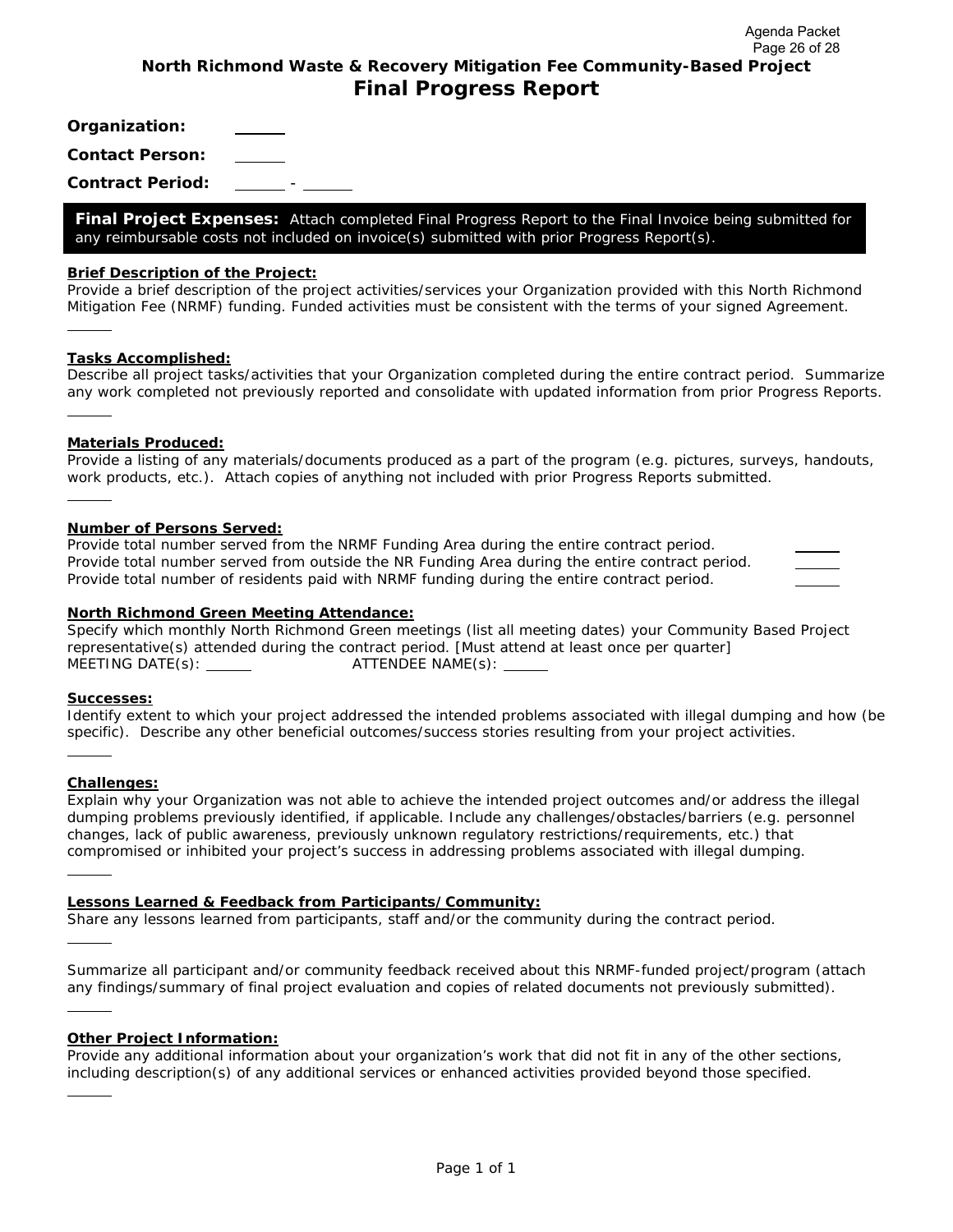## **Community-Based Project & Neighborhood Community Garden Project Reporting and Invoicing Requirements**

## *Substantially equivalent language to be included in all NRMF-funded Community Project Agreements/Amendments*

Contractor shall submit Progress Reports, using attached City/County provided template, in conjunction with each invoice covering the period since last report/invoice submitted, consistent with the Payment Provisions (Specify the Section of the Service Plan of the Agreement). Contractor shall monitor, document, and report all Participants activities and other costs for which reimbursement will be requested. Upon completion of work, Contractor shall submit a Final Report, using attached City/County provided template, in conjunction with the final invoice.

**Authorized Advance Payments:** In order to receive any potential payment in advance, such must be authorized for the specified Project in Attachment 2 of the Expenditure Plan approved by both the County Board of Supervisors and Richmond City Council. No Contractor authorized for advance payment may receive more than ten (10) percent (%) of the approved Implementing Entity Award for this Project. In order to seek potential payment in advance, the Contractor shall submit a written request to both the City and County Committee Staff detailing the reason(s) advance payment is necessary and the amount of funding requested in advance (not to exceed 10% of total award) specifying which applicable allowable expenses would be covered by such payment.

Contractor shall submit invoices and required supporting documentation requesting reimbursement for allowed costs in the Budget contained in the "Eligible Costs" Section, which together may not total more than \$ (enter applicable contract amount).

- 1. **Invoices:** Invoices shall contain the following information in sufficient detail and be submitted in a form which adequately demonstrates consistency with this Service Plan. Invoices shall be accompanied by the applicable Required Supporting Documentation described in the following subsection.
	- a. Number of hours per staff member being billed for which stipends have been paid,
	- b. Number of hours Contractor staff performed work per Task described herein at the rates allowed in the "Eligible Costs" Section, and
	- c. Separately identify number of hours spent attending North Richmond Green Meetings (Attendance Required at least Quarterly).
	- d. Itemization of any other direct costs (e.g. supplies, travel, operating expenses, etc.) incurred for which reimbursement is being requested within that invoice period.
- 2. **Required Supporting Documentation**: The following Required Supporting Documentation must be submitted with invoices when applicable as described below.
	- a. Every invoice must be accompanied by a Progress Report, with the exception of the final invoice which must be accompanied by a Final Report. Both types of Reports must contain all of the information specified in the City/County provided Report templates.
	- b. If stipends are included in an invoice, such invoice must be accompanied by copies of Interns daily logs or timesheets covering all stipend hours for which reimbursement is being requested.
	- c. If staff time is included in an invoice, such invoice must be accompanied by copies of timesheets covering all staff hours for which reimbursement is being requested.